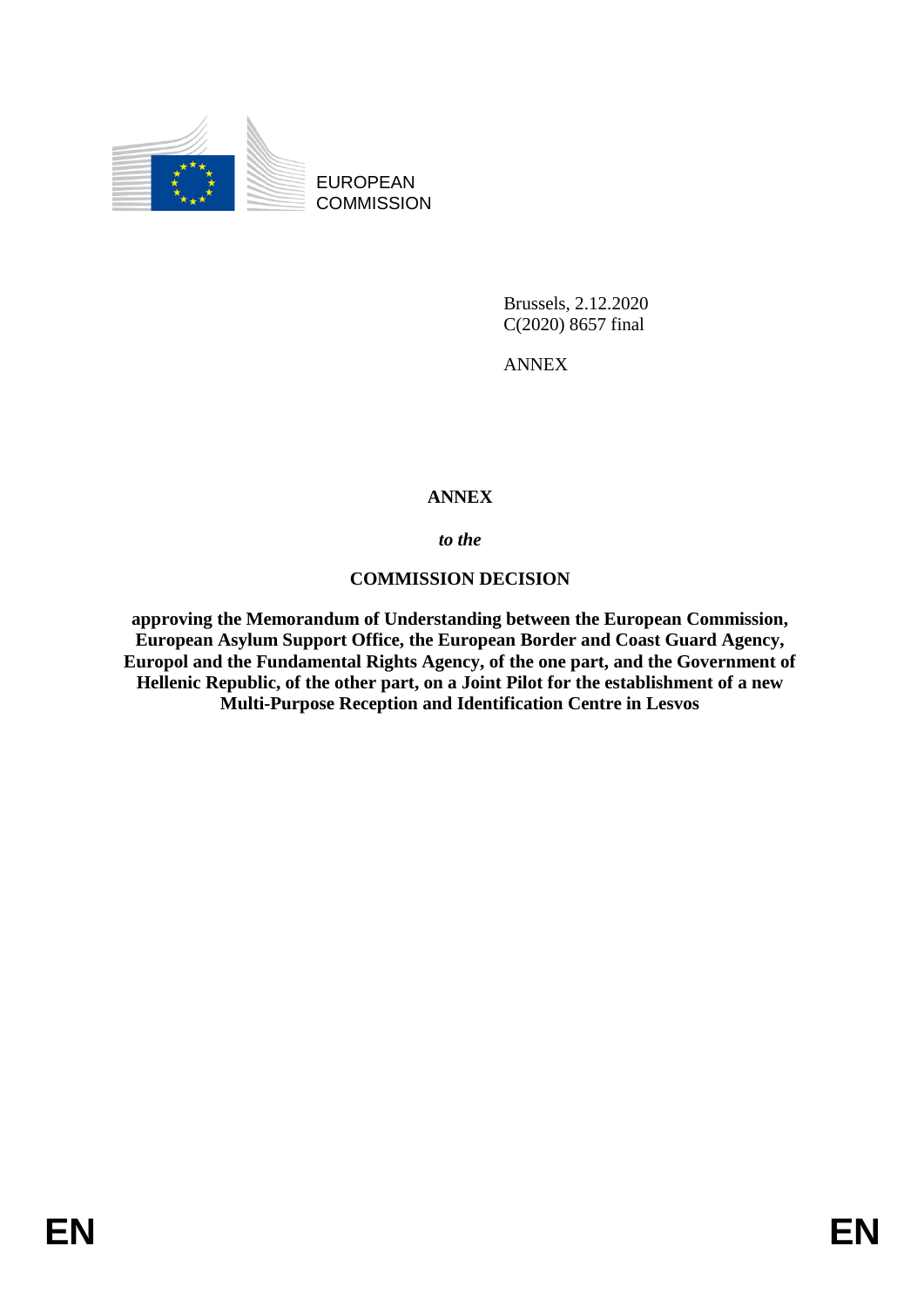#### **Memorandum of Understanding**

#### **between**

#### **the** *European Commission,*

## *the European Asylum Support Office, the European Border and Coast Guard Agency, Europol and the Fundamental Rights Agency, of the one part,*

**and** 

#### **the** *Government of the Hellenic Republic, of the other part,*

## **on a Joint Pilot for the establishment and operation of a new Multi-Purpose Reception and Identification Centre on Lesvos**

## **I. Purpose and scope**

 $\overline{a}$ 

Further to the events on 8 and 9 September 2020 that destroyed the Reception facility of Moria on the Greek island of Lesvos, the swift creation of **a new Multi-Purpose Reception and Identification Centre (MPRIC) on Lesvos**, in line with relevant standards<sup>1</sup> and Union law and to be set up with the appropriate EU financial and operational support, has been outlined as a key priority by the Greek authorities as well as by the European Commission and EU Member States.

This **Memorandum of Understanding** (MoU) sets out the cooperation framework for the establishment of such a new MPRIC through the implementation of a dedicated **Joint Pilot** between, on the one side, the European Commission and the relevant EU Agencies supporting migration management in Greece, namely the European Asylum Support Office (EASO), the European Border and Coast Guard Agency (Frontex), the EU Agency for Law Enforcement Cooperation (Europol) and the Fundamental Rights Agency (FRA), and on the other side the Greek authorities. In full support of the Greek authorities, the Commission will cooperate on a continuous basis with the Greek authorities to ensure jointly adequate monitoring and supervision of the management of the Centre. The Greek authorities and the Commission will work together on all key strategic issues regarding the set-up of the Centre and the implementation of the Joint Pilot.

This Memorandum of Understanding is without prejudice to the **competences** of the Greek authorities e.g. for the site planning, design, construction and management of the new MPRIC, and for taking of decisions in the areas of asylum or return, or any other decisions in relation to reception, public order, public health or national security. Equally unaffected remain the existing division of competences, tasks, and responsibilities under EU law and

<sup>&</sup>lt;sup>1</sup> European Asylum Support Office (EASO) Guidance on reception conditions: operational standards and indicators – September 2016; and EASO Guidance on reception conditions of unaccompanied children: operational standards and indicators – December 2018.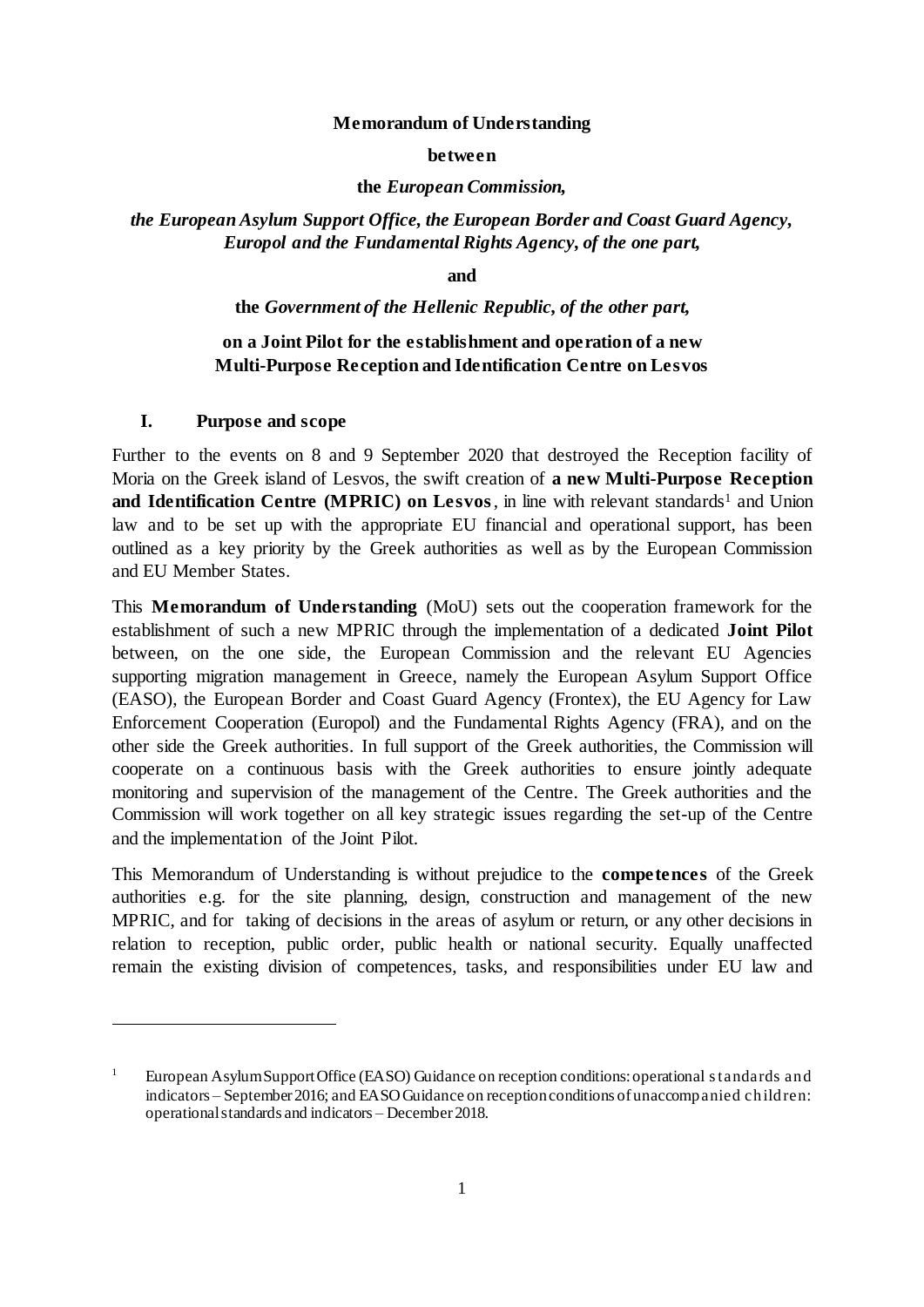relevant rules on the **management of EU funds,** which will continue to apply**,** in line with sound financial management.

The implementation of the Joint Pilot, which is based on existing national and EU law, is setting an example for **solidarity in action**. This principle should be the pillar for a holistic approach to migration, as reflected in the new Pact on Migration and Asylum<sup>2</sup> ensuring respect of the EU Charter of Fundamental Rights obligations as regards European and thirdcountry nationals. The Pilot is linked to the implementation and further development of a strategic approach regarding reception, children and unaccompanied minors in migration, integration, asylum and migration management overall. Progress towards this approach has already been made in 2020 and will continue through a number of tangible measures already underway aiming at achieving an effective migration management system at national level, in full compliance with EU standards and best practices. This process should be the backbone for the successful running of the new Centre combined with an effective contingency planning in order to maintain a sustainable migration management system and avoid overcrowding of the new centre. In this regard, emphasis should be placed on proceeding, where possible with relocation to other Member States or transfers to the mainland for third country nationals for whom the geographical restrictions have been lifted or those with a refugee status, or to countries of origin or to Turkey for those not entitled to international protection and who have received return decisions, including under the EU-Turkey Joint Statement.

The operation of the new MPRIC will be in accordance with applicable EU and national law.

### **II. Objectives and coordination structure**

The **objective** of the Joint Pilot is to channel the necessary support to the Greek authorities for completing and operating, by early September 2021, an up-to-standard fully functioning new MPRIC on Lesvos with a **capacity of 5 000 people**. The obligation for the structures, operations, and procedures of the new MPRIC to comply fully with EU and national law is the guiding principle throughout the implementation of the Joint Pilot. The MPRIC will be a multi-purpose reception structure – that will include reception facilities, safe zones for unaccompanied minors and vulnerable people, first arrival processing facilities and required administrative areas as well as all facilities needed to guarantee access to services in line with the EU acquis– with an entry-exit control system allowing the Greek authorities to adequately monitor the Centre capacity and implement MPRIC Standard Operating Procedures as well as an adjacent, clearly separated closed detention area.

Until the new MPRIC is in operation, adequate reception of migrants and access to asylum procedures in the existing temporary Mavrovouni site, should continue to be ensured

<sup>&</sup>lt;sup>2</sup> COM (2020)609 final of 23 September 2020.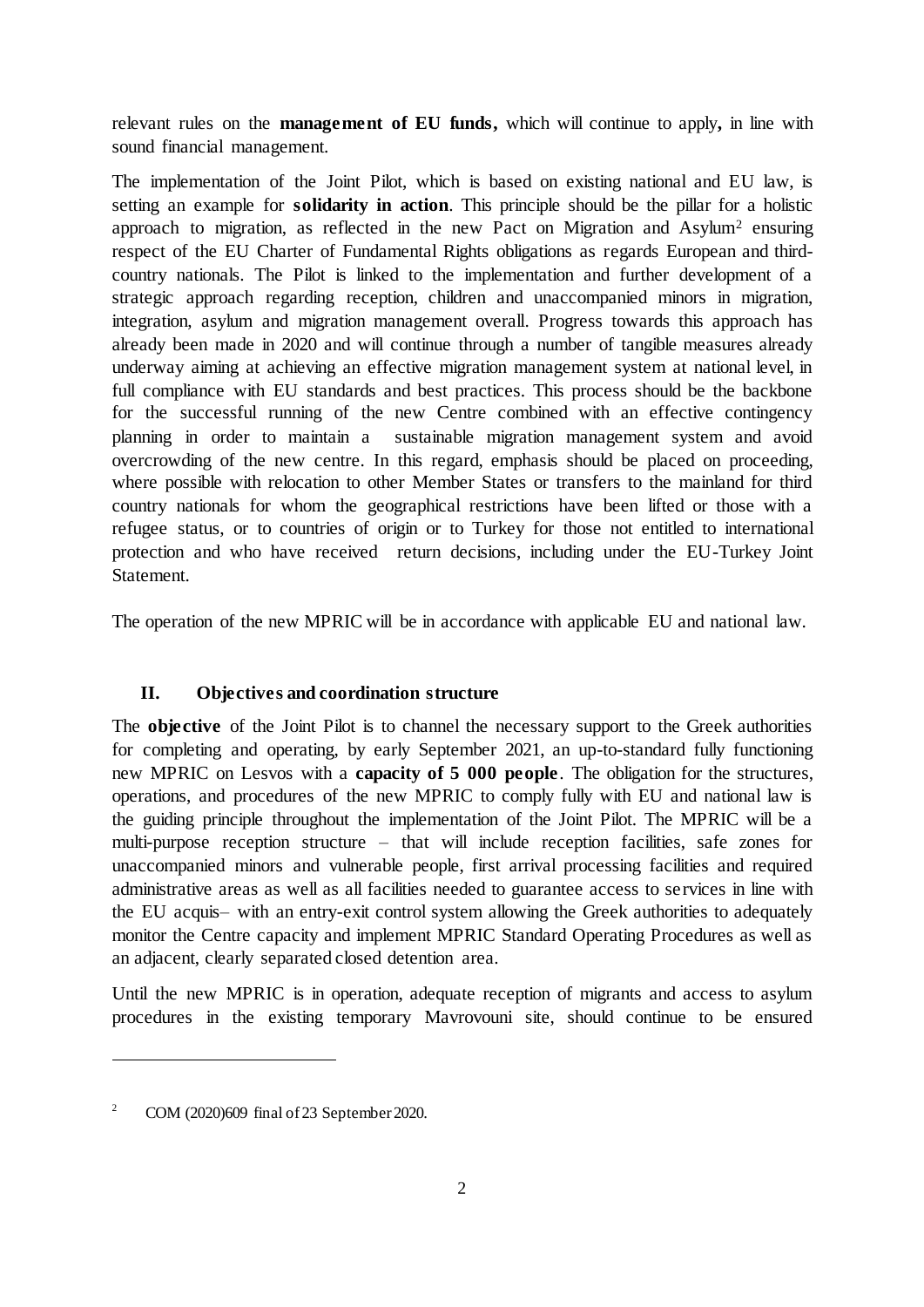including full winterisation of the temporary facility and appropriate sanitary and health conditions, in addition to temporary safe zone(s) and temporary arrival processing facilities. To maintain adequate reception conditions, the Joint Pilot will be implemented in full complementarity to the above mentioned strategy on reception, including as regards transfers to the mainland of third-country nationals for whom the geographical restrictions have been lifted or to other Member States, or swift returns. This will need to take into account decongestion needs, resulting for example from situations of high migratory pressure, taking into account return provisions of the EU-Turkey Joint Statement. Decongestion needs should focus in particular on asylum seekers with vulnerabilities, assisted voluntary returns of thirdcountry nationals or on beneficiaries of international protection who should no longer be accommodated in the MPRIC, which is intended for asylum seekers.

Against this background, and building upon the guidance and best practices developed under the hotspot approach<sup>3</sup>, this Memorandum of Understanding lays down the concrete communication and coordination structures including the distribution of tasks between the EU and Greek sides for the implementation of the Joint Pilot, as well as the **main areas of cooperation**, outlining for each area objectives, actions, milestones and timelines. It also ensures that communication towards external stakeholders and partners is fully transparent and coherent.

To be able to perform the operational part of the Memorandum of Understanding as effectively as possible, the Commission has created a **dedicated Taskforce** <sup>4</sup> partnering with Member States and EU Agencies which is the main interlocutor on the EU side for implementing the Joint Pilot with the Greek authorities. The Taskforce is set up within the Commission's Directorate-General for Migration and Home Affairs (DG HOME) and chaired by DG HOME at the level of Deputy Director-General.

On the part of the **Greek government**, the main interlocutor is the Ministry of Migration and Asylum (MoMA) at the level of the Secretary General for Reception of Asylum Seekers. The Ministry ensures the necessary coordination and cooperation by and between all competent Greek authorities, including the Deputy Minister for Coordination, the Ministry of Citizen Protection (MoCP), the Ministry of Health (MoH), the Ministry of Education (MoE), the Ministry of Labour and Social Affairs (MoLSA), the Ministry of Maritime Affairs and Insular Policy (MoMAIP), the Ministry of Defense (MoD) and the Ministry of Development and Investments (MoDI).

A Steering Committee composed of the Taskforce and the Greek Authorities will oversee the overall implementation of the Joint Pilot.

In parallel, to ensure sustainability and underline the joint character of the pilot efforts in Lesvos, a **coordination group composed of the same actors will be established on Les vos**  to ensure close cooperation on the ground with relevant stakeholders. A **dedicated** 

<sup>&</sup>lt;sup>3</sup> SWD (2017)372 final of 15 November 2017.

Commission press release (IP/20/1728) of 23 September 2020.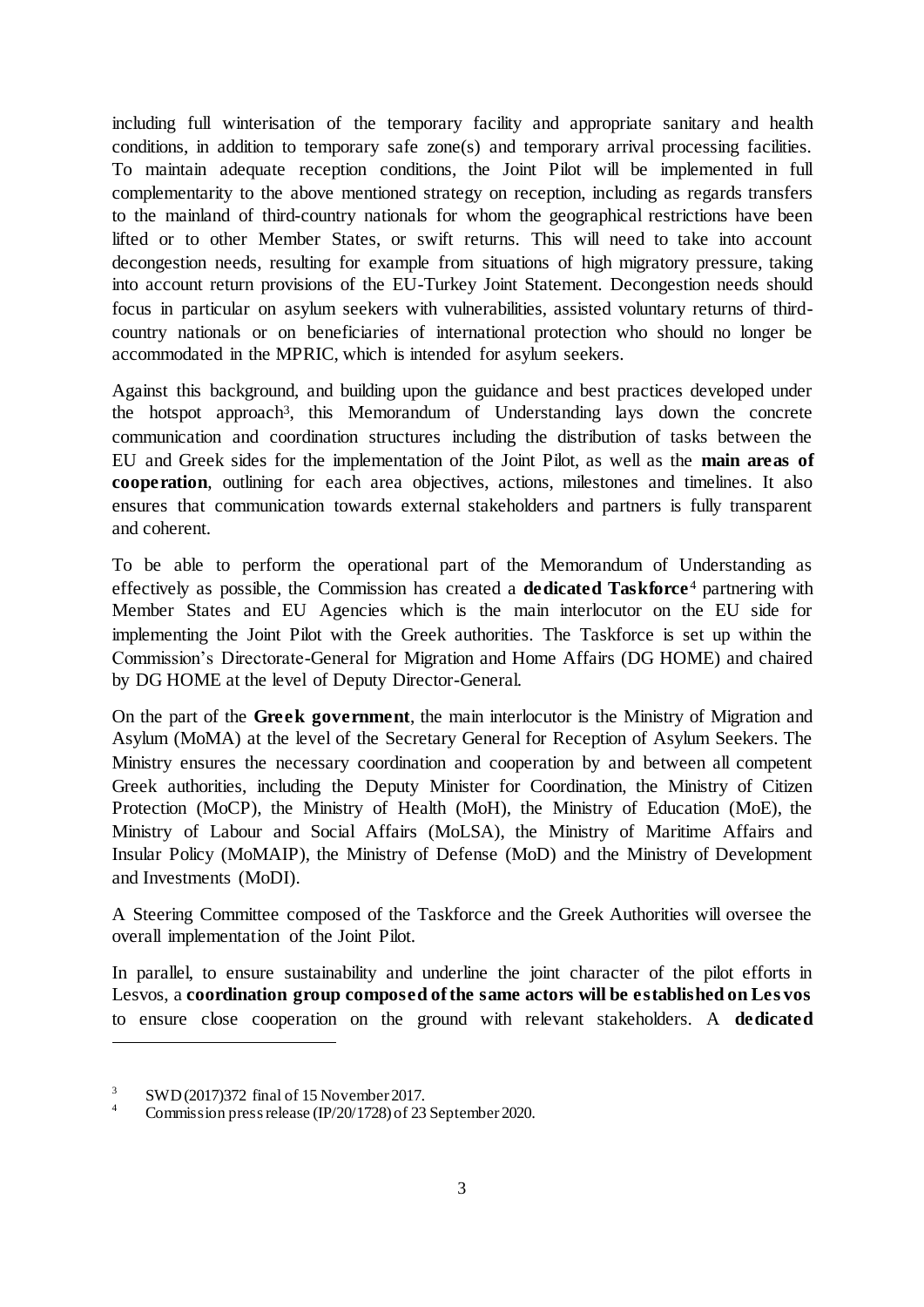**Roundtable** bringing together the Taskforce, central government, and local authorities, with the participation of the Northern Aegean Regional Government and the Municipalities of Mytilini and West Lesvos, will be set up to discuss all issues relating to the management of migration on the island.

Through the Joint Pilot and by making best use of the appropriate EU support, the **Greek authorities** will ensure in particular, with required support as necessary: (1) the sustainable design, construction and management of the new MPRIC; (2) dignified, up-to-standard reception conditions, including specific reception infrastructures and conditions for vulnerable groups, such as victims of trafficking, people with disabilities, unaccompanied minors, families with children or single women; (3) fast, fair and effective procedures, notably as concerns the identification, registration, security checks, vulnerability assessments, asylum and return processes as applicable in the individual cases; (4) smooth transition mechanisms to the applicable procedures in the individual cases, in particular the integration of those that received the international protection status, the return of those who have received a return decision or the relocation to another Member State; (5) procedural guarantees such as access to legal aid for all persons who request it during their stay in the MPRIC; (6) the necessary capacities, know-how and financial and human resources to manage effectively the MPRIC, notably as concerns the decisive function of the MPRIC manager and with regard to public procurement and tender procedures, and (7) cooperation with the local communities who have faced a lot of pressure in the past years because of migratory flows, including by endeavouring to continue make available to them relevant financial benefits, as appropriate and in line with EU law requirements. The **speed** and **effectiveness** of the actions and procedures **at all stages** will be key to the successful implementation of the Joint Pilot.

The Taskforce will coordinate at EU level the provision of **targeted strategic, operational and financial support** to the Greek authorities**,** within the available EU budget, in the context of implementation of the Joint Pilot. The Taskforce will in particular provide the **necessary coordination among all actors involved at EU level,** namely Commission services, relevant EU Agencies and other EU Member States, with a focus on the allocation of responsibilities for various tasks. Together, the Taskforce and the Greek authorities will ensure a coordinated approach and coherent communication and allocation of tasks towards key partners such as international organisations and civil society organisations, as appropriate.

#### **Areas of cooperation**

To ensure an effective implementation of the Joint Pilot, six main areas of cooperation have been identified. The main actions, actors, milestones and timeframes under each area of cooperation are set out in detailed tables annexed to this Memorandum of Understanding.

#### **(a) Coordination, information exchange, monitoring**

Adequate coordination and information exchange are essential to ensure that the Joint Pilot can be implemented successfully. To this end, regular meetings at the appropriate level will be held both in Athens (monthly Steering Committee) as well as on the ground in Lesvos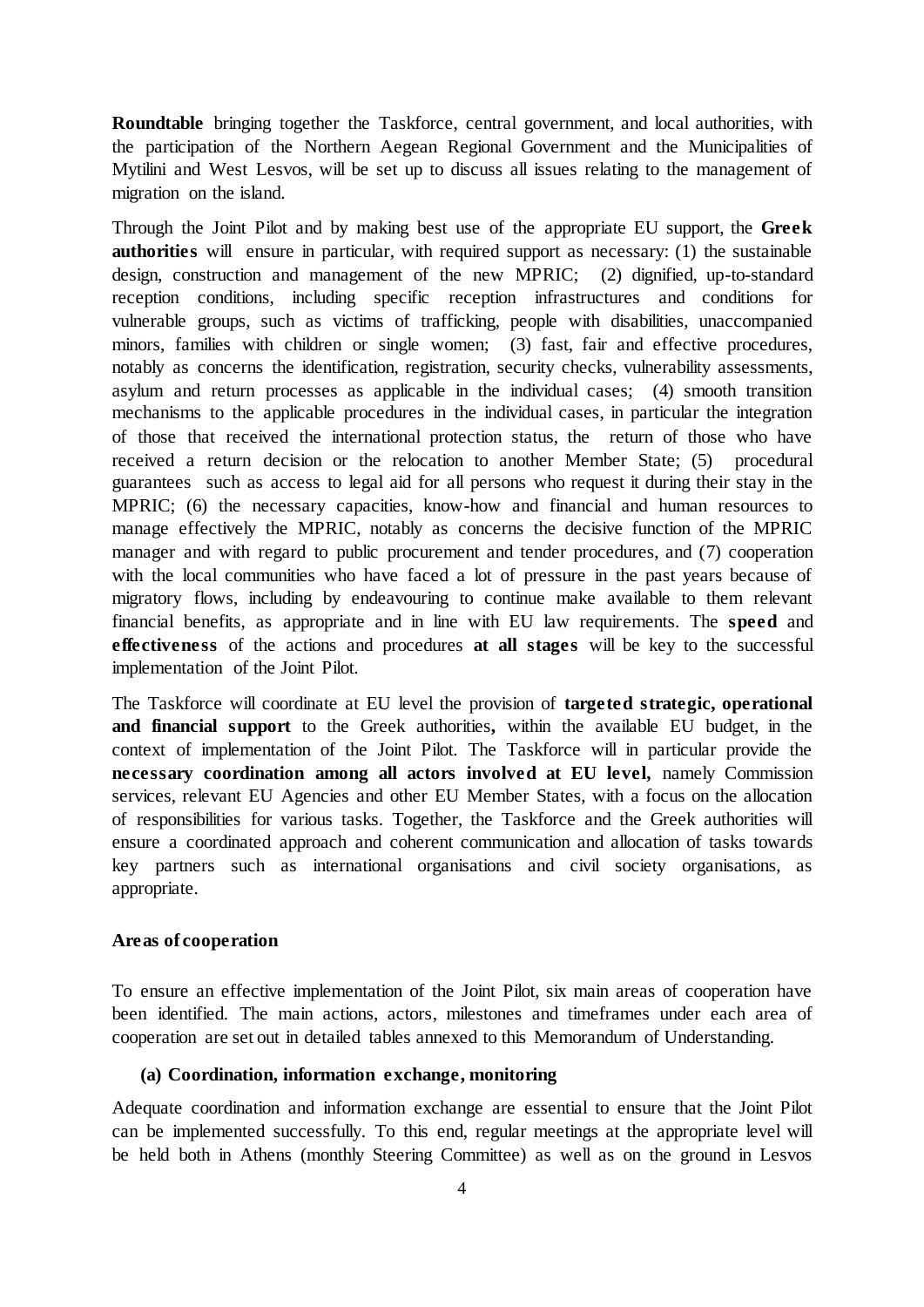(weekly coordination). Meetings at the central level in Athens will be coordinated by the Commission through its dedicated Taskforce and co-chaired with the Greek authorities, while meetings in Lesvos will be coordinated by the MoMA Reception and Identification Service representative and co-chaired by a representative of the Taskforce. The Steering Committee will be the primary forum to allow proper monitoring of the state of progress of the Pilot and assess the need for corrective actions, on the basis of a commonly agreed set of indicators aimed at ensuring, among others, that the site capacity is not exceeded, reception conditions remain fully satisfactory for the various categories of persons and procedures are correctly and effectively carried out.

Relevant stakeholders will be involved according to the specific needs and on the basis of a stakeholders' strategy to be developed jointly by the Greek government and the Taskforce by December 2020. The strategy will cover different sectors like education and recreation, protection, non-food items, health, water, sanitation, hygiene, food, shelter and should include partner international organisations, private actors, and key civil society partners. The Greek authorities shall procure for services, as provided by national and European legislation.

#### **(b) Development and construction of the new MPRIC**

The new MPRIC will be completed and operating by early September 2021, in line with relevant EU standards as referenced above and for a capacity that takes into account various simulations of flows. The MPRIC will be placed in a location that is safe in terms of health and security risks for the MPRIC's residents and staff, and can support the necessary infrastructure such as water, waste disposal, electricity and internet installations. To achieve this, the Greek authorities, supported by technical expertise made available by the Taskforce will ensure that the location of the site and the design of the facilities of the MPRIC are in accordance with the required EU standards, including as regards weather resistance, safety, sustainability and environmental aspects. Local authorities should be consulted for the approval of the proposed site. However, it remains for the Greek Government to propose the location.

The MPRIC will include facilities that are adequate to the needs of a Centre of such a capacity, such as sufficient sanitary facilities (such as hot and cold water, hygiene, drainage) and healthcare facilities (including testing, quarantine and isolation needs related to the COVID-19 pandemic), specific facilities for vulnerable persons, for families with children as well as unaccompanied minors, and common areas, as well as for carrying out the relevant migration and asylum procedures. In addition, the MPRIC will include a dedicated administrative/processing area for first arrivals to facilitate complete and integrated workflows for an efficient processing, as well as a dedicated area for debriefings with insulated rooms allowing the necessary privacy to carry out interviews. Dedicated facilities safe zones) for unaccompanied minors and other vulnerable groups will be designed and constructed so that there is safe temporary accommodation for such groups.

## **(c) Management of arrivals**

Those arriving on the island will undergo full reception and identification procedures, including screening upon arrival with health checks and security checks, and will be adequately informed of these procedures, in line with national legislation and the standard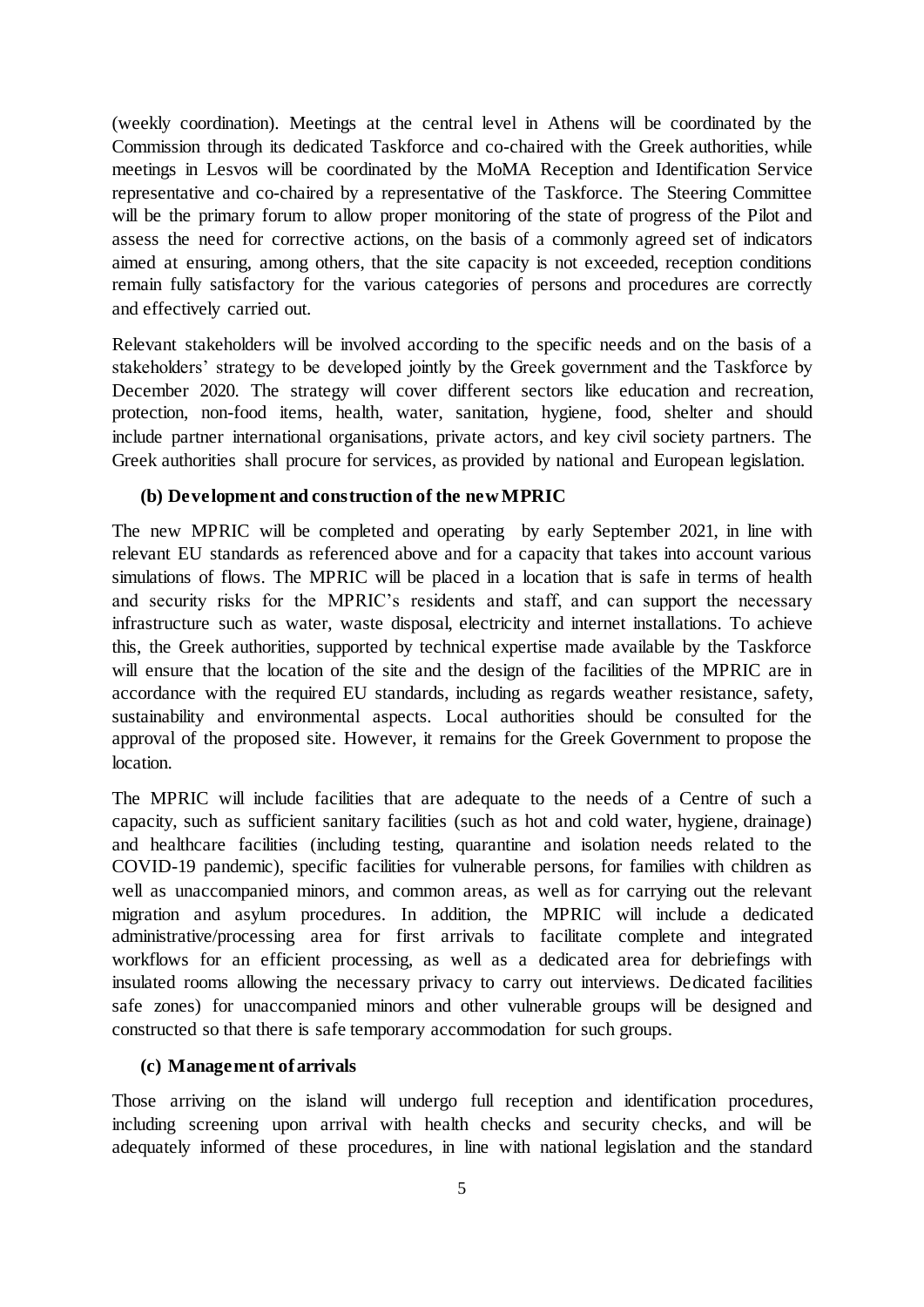operating procedures developed under the hotspots approach. These procedures will include information on the process (age appropriate in the case of children or in an appropriate form for people with disabilities), identity checks, security checks, finger printing in the Eurodac database, registration, health and vulnerability assessment (including age assessment where necessary), debriefing activities on the basis of well-developed mechanisms, as well as appropriate referral and provision of reception services and access to the asylum procedure (lodging),. Second-line security checks will be ensured, as necessary. The management of arrivals will be organised in an efficient, comprehensive and integrated workflow, in which all relevant authorities form part of the chain, each with their own role and responsibilities, allowing for fast and effective processing.

#### **(d) Reception conditions**

 $\overline{a}$ 

The conditions for the reception of asylum seekers, including possible detention after individual assessment, will be ensured in line with the EU law and taking into account international standards and best practices<sup>5</sup>, notably ensuring adequate sanitation, catering and/or availability of cooking facilities, information provision and counselling, clothing and non-food items, and common areas. Reception conditions must follow a gender-based and child-rights approach, take into account the needs of families, of children (both accompanied and unaccompanied) and ensure that vulnerabilities are adequately identified and addressed.

Adequate availability of health, including mental health, psycho-social care, care for persons suffering of chronic conditions and preventive care -especially vaccinations-, will be made available, including but not limited, to the needs of the most vulnerable. Unaccompanied minors will be placed in specific facilities (asfe zones) with the necessary support and the timely nomination of a guardian, with quick referral and transfer to specialised, dedicated accommodation. Specific facilities will be available also for families with children as well as other vulnerable groups, such as persons with disabilities or victims of violence or trafficking in human beings. Security and safety within the MPRIC will be ensured at all time by allocating sufficient and well trained staff to assure 24/7 presence, established risk prevention measures, especially for vulnerable groups, which will be reviewed regularly. Particular attention will be paid to prevent, identify and respond to sexual and gender-based violence. Adequate specific infrastructure will be provided for families. Sufficient schooling facilities will be provided for all children in the reception centre, when it is not possible to ensure access to public schools outside the Centre. Sufficient social space areas for community and recreational activities will also be made available. The migrant population in the Centre will be informed on their rights and obligations upon arrival, during and at the end

<sup>5</sup> See the EASO Guidance on reception conditions: operational standards and indicators -September 2016 and EASO Guidance on reception conditions of unaccompanied children: operational standards and indicators – December 2018, and other guidance and practical tools in the areas of asylum and reception, published a[t https://www.easo.europa.eu/practical-tools](https://www.easo.europa.eu/practical-tools).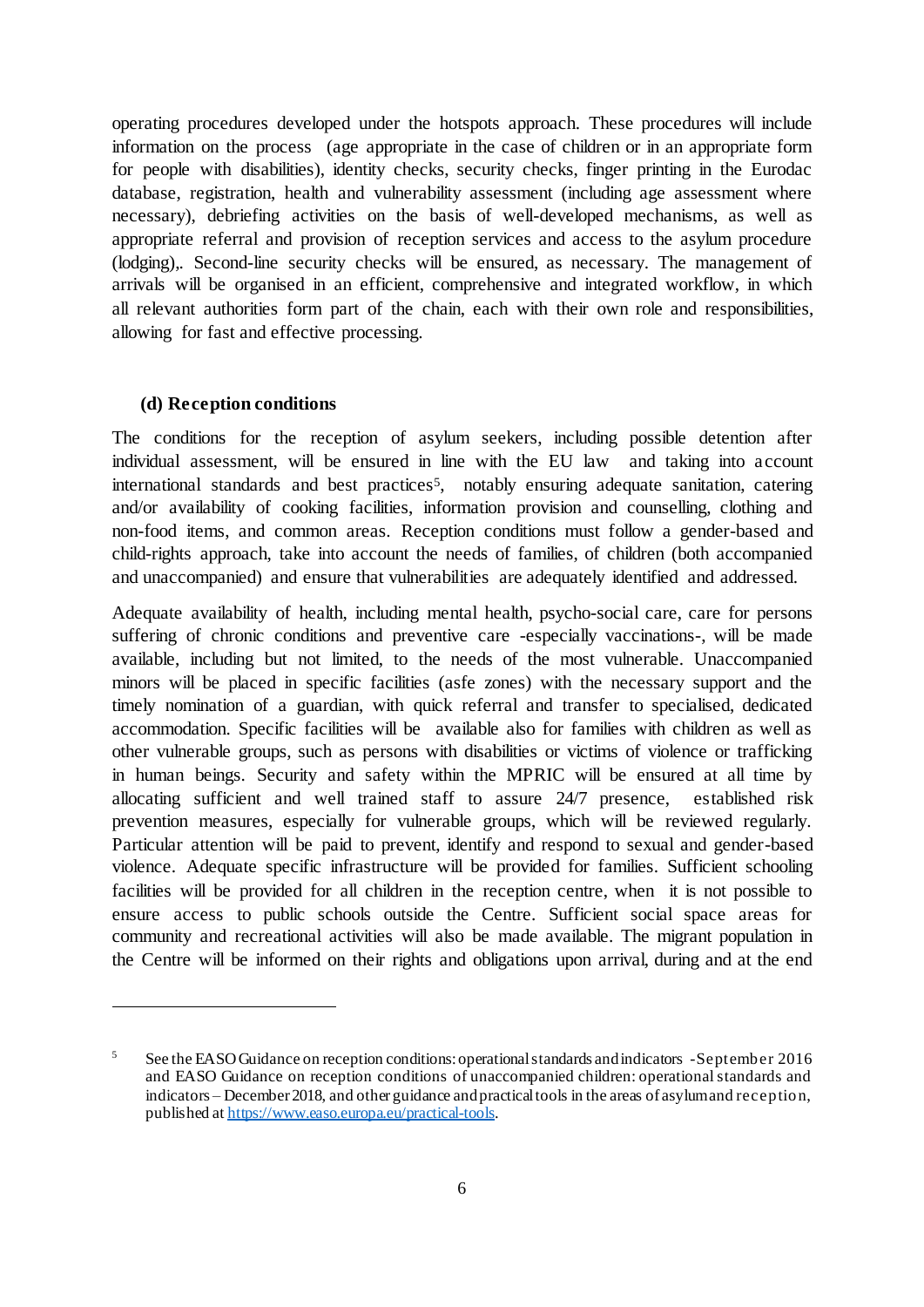of their stay in the Centre, by trained staff and in a manner tailored to their needs, including linguistic needs, and age.

## **(e) Asylum and return procedures and integration measures**

Through adequate capacity, training, facilities and equipment, the new MPRIC will provide the structure where asylum and return procedures can be carried out swiftly and fully in line with international, EU and national law and standards and where possible best practices. A closed detention area adjacent to the actual MPRIC will be foreseen, separate from the social and reception areas. In order to further develop effective and sustainable returns, assisted voluntary return and reintegration programmes will be promoted, covering among other technical support, counselling, pre-departure and post-return assistance to irregular migrants, in line with EU standards as reflected in a national strategy.

In order to ensure integration of those recognised in need of international protection, a number of measures including the fast arrangement of relevant administrative requirements (such as social security, tax number and bank account, residence permit), early access to education for all children, language courses, vocational training, the development of employability skills and information on the national labour market is recommended, in line with a national strategy on integration.

# **(f) Capacity, staff and planning issues**

Ensuring adequate level of training, capacity and planning, including a proper risk assessment and contingency planning, is essential to smoothly run a complex facility such as the envisaged MPRIC. In particular, the level and qualification of staffhas to be in proportion to the size, dimensions and occupancy rate of the MPRIC as well as the population profiles. A solid management and coordination structure will support the key functions of the MPRIC manager and addressing all relevant national, EU, international and non-governmental actors involved in the Centre and related activities and services. Through its dedicated Taskforce, the Commission will be able to channel adequate support<sup>6</sup> for the implementation of the Joint Pilot in its different phases, including through the deployment of staff to Greece and other forms of operational support from EU Agencies, as necessary. The Taskforce will also ensure that Member States' bilateral support, such as secondment of experts, takes place in a coherent EU framework in full synergy with the overall support mobilised by the Commission and the EU Agencies.

# **III. Revision**

 $\overline{a}$ 

This Memorandum of Understanding will be reviewed regularly by the two sides and updated, as necessary.

<sup>6</sup> Including possible technical support under the Technical Support Instrument.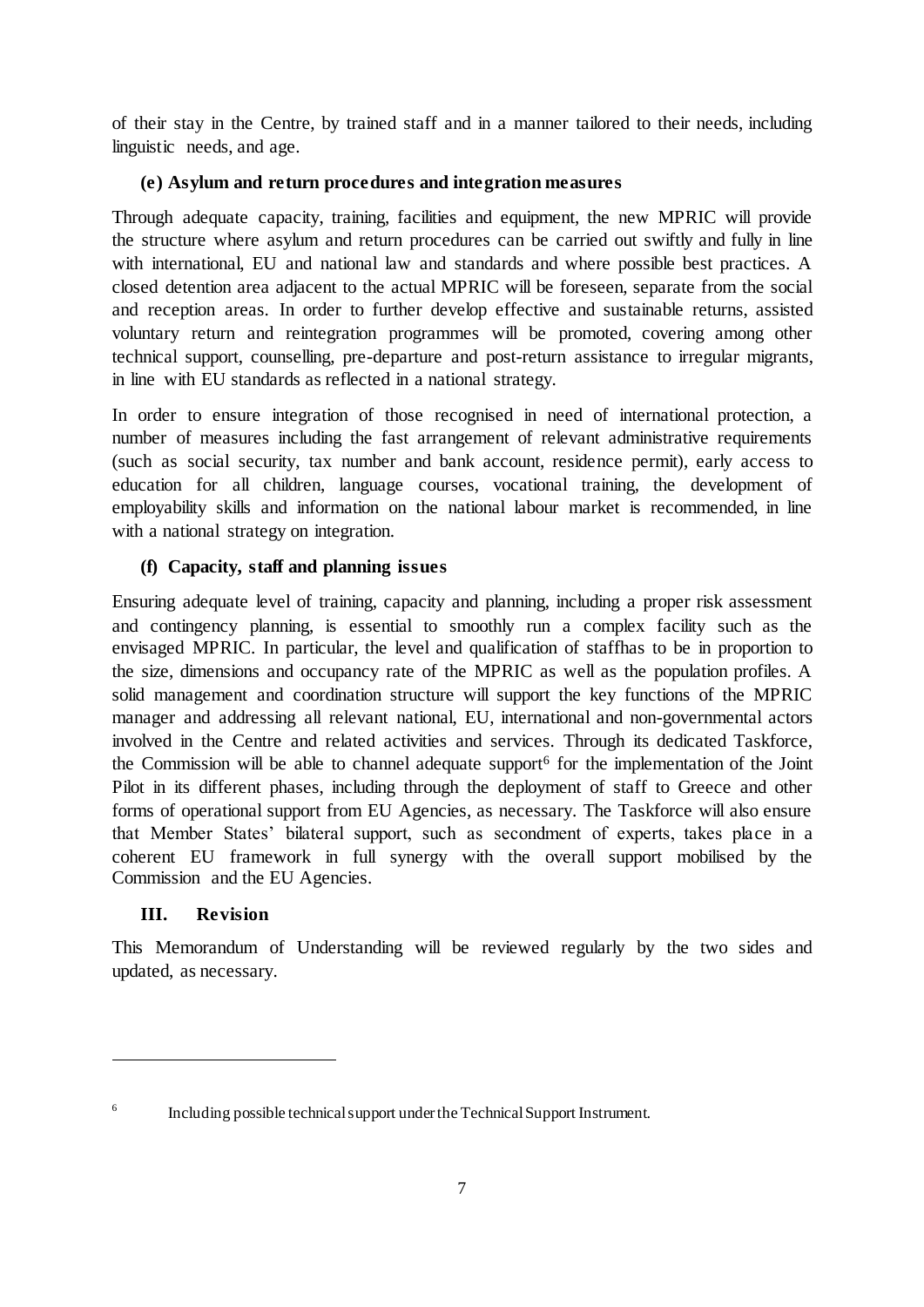#### Signed in Brussels and Athens on [ ] December 2020

For the European Commission

For the Government of the Hellenic Republic

……………………………….. Commissioner for Home Affairs Ylva Johansson

…………………………… Minister for Migration & Asylum Notis Mitarachi

For the European Asylum Support Office

……………… Executive Director Nina Gregori

For EUROPOL

…………… Executive Director Catherine De Bolle

For the Fundamental Rights Agency

……………….. Director Michael O'Flaherty

For the European Border and Coast Guard Agency

………… Executive Director Fabrice Leggeri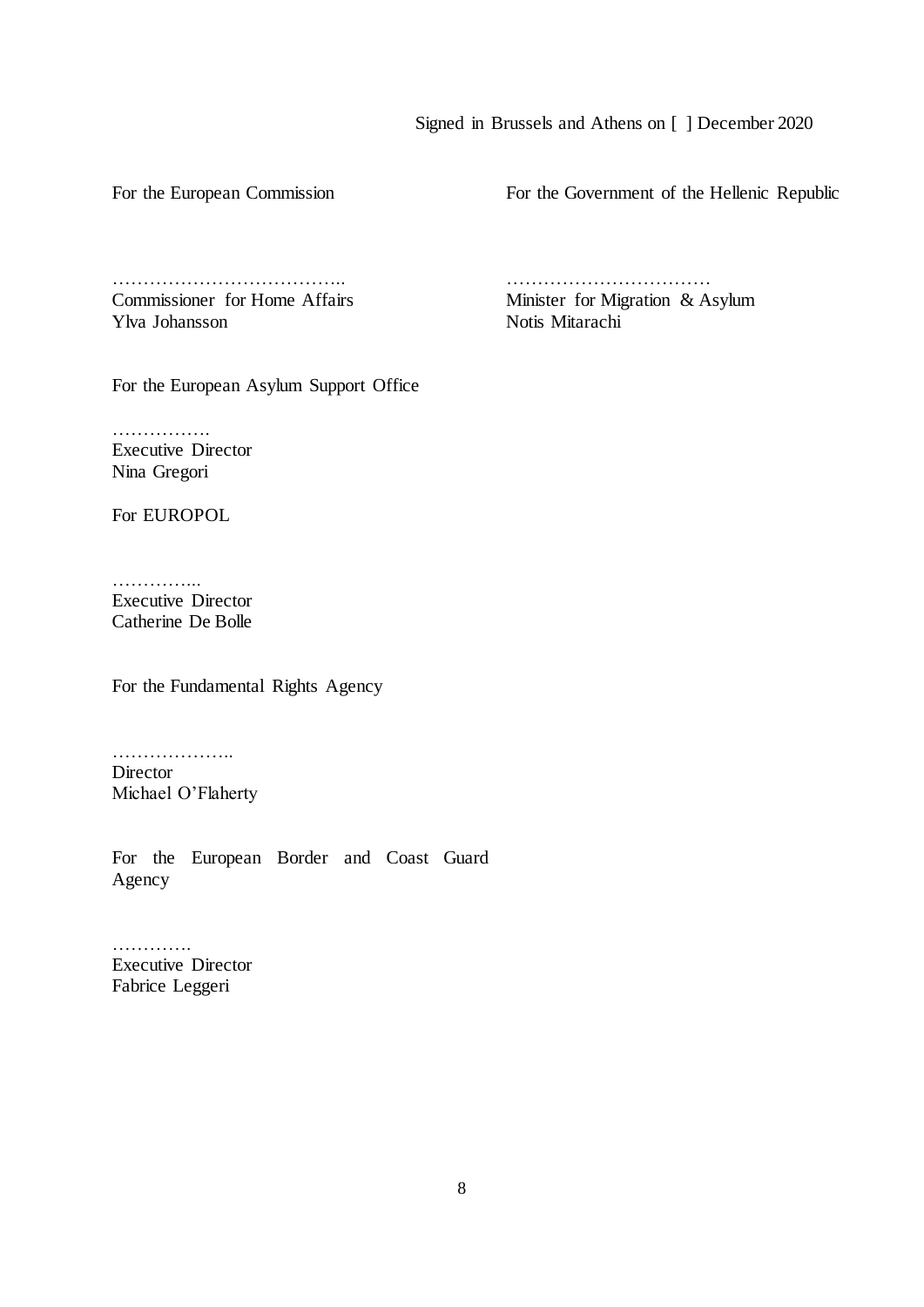## **ANNEX 1 – Actions under each area of cooperation**

Leading parties under this MoU are outlined in bold, with main actors being the Taskforce (TF) or the Greek authorities (GA), within their respective competences. Financial support by the Commission (COM) under the Home Affairs Funds<sup>7</sup> is not singled out under each action but provided as relevant and within the availability of the EU budget, in addition to operational support by the TF (including EU Agencies through their dedicated Operating Plans and programming documents), as detailed below.

| <b>Action</b>                                                                                                                                                                                                                                                                                                  | <b>Actors</b> | <b>Milestones</b>                                                                                                                | <b>Time frame</b>                                                                   |
|----------------------------------------------------------------------------------------------------------------------------------------------------------------------------------------------------------------------------------------------------------------------------------------------------------------|---------------|----------------------------------------------------------------------------------------------------------------------------------|-------------------------------------------------------------------------------------|
| <b>Establishment</b> of<br><b>Steering</b><br><b>Committee</b><br><b>Migration</b><br>on<br>(SCMM)<br>Management<br>overseeing the implementation<br>the Joint Pilot<br>through<br>of<br>coordination<br>and<br>task<br>allocation functions.                                                                  | TF/GA         | List of contact<br>points<br>at<br>adequate level<br>established                                                                 | Done                                                                                |
| <b>SCMM</b> core meetings: to<br>ensure coordination at central<br>level, composed of TF, on all<br>migration management issues<br>(operational and financial).                                                                                                                                                | TF/GA         | Athens,<br>in.<br>approved<br>minutes<br>for<br>follow-up                                                                        | Meetings <sup>8</sup> held   Weekly meetings,<br>of November<br>as<br>2020, ongoing |
| <b>SCMM</b> extended meetings:<br>coordination<br>ensure<br>at<br>to<br>central level, co-chaired<br>by<br>TF, with the participation by<br>other<br>stakeholders,<br>relevant<br>including<br>international<br>organisations and, as needed,<br>NGOs (civil society).                                         | TF /GA        | Meetings<br>held<br>Athens,<br>$\mathbf{m}$<br>approved<br>minutes<br>for<br>follow-up                                           | Monthly<br>meetings<br>(can be)<br>merged<br>with SCMM core<br>meetings)            |
| <b>Lesvos Coordination Group</b><br>ensures coordination<br>$(LCG)$ :<br>at local operational level, co-<br>by<br>chaired<br><b>MoMA</b><br>First<br>Reception representative and<br>the COM representative, with<br>the involvement of players on<br>the ground, including regional<br>and local authorities. | GA /TF        | Meeting<br>held<br>in Lesvos, with<br>approved<br>operational<br>conclusions<br>feeding<br>into<br>Steering<br>Cttee<br>meetings | Weekly,<br>of<br>November<br>as<br>2020                                             |

## **a. COORDINATION,INFORMATION EXCHANGE, MONITORING**

<sup>7</sup> Asylum, Migration and Integration Fund (AMIF) and Internal Security Fund (ISF).

<sup>8</sup> Video-links to ensure relevant participation to all meetings will be provided, as necessary.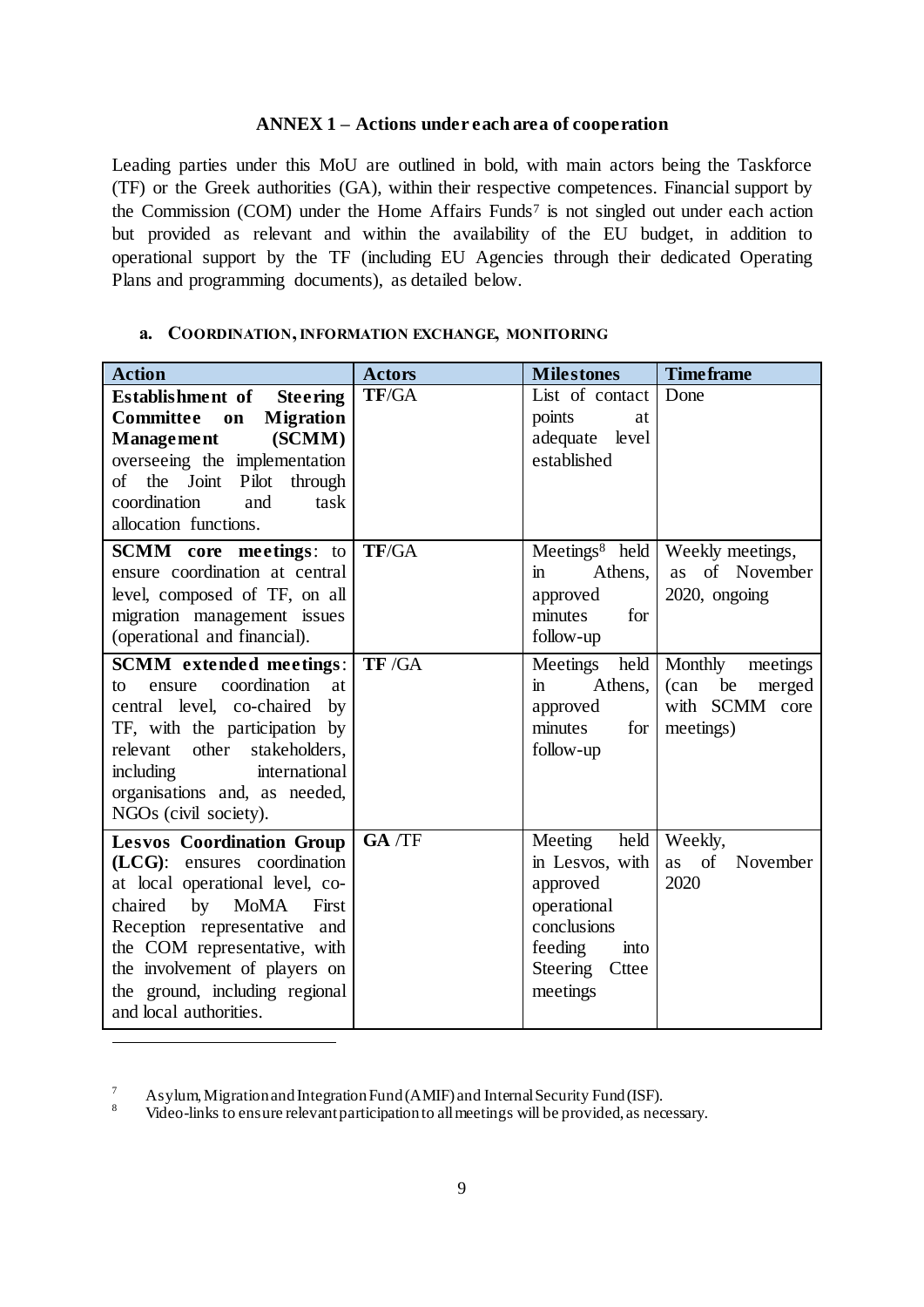<sup>&</sup>lt;sup>9</sup> The frequency can be adapted according to the needs and developments.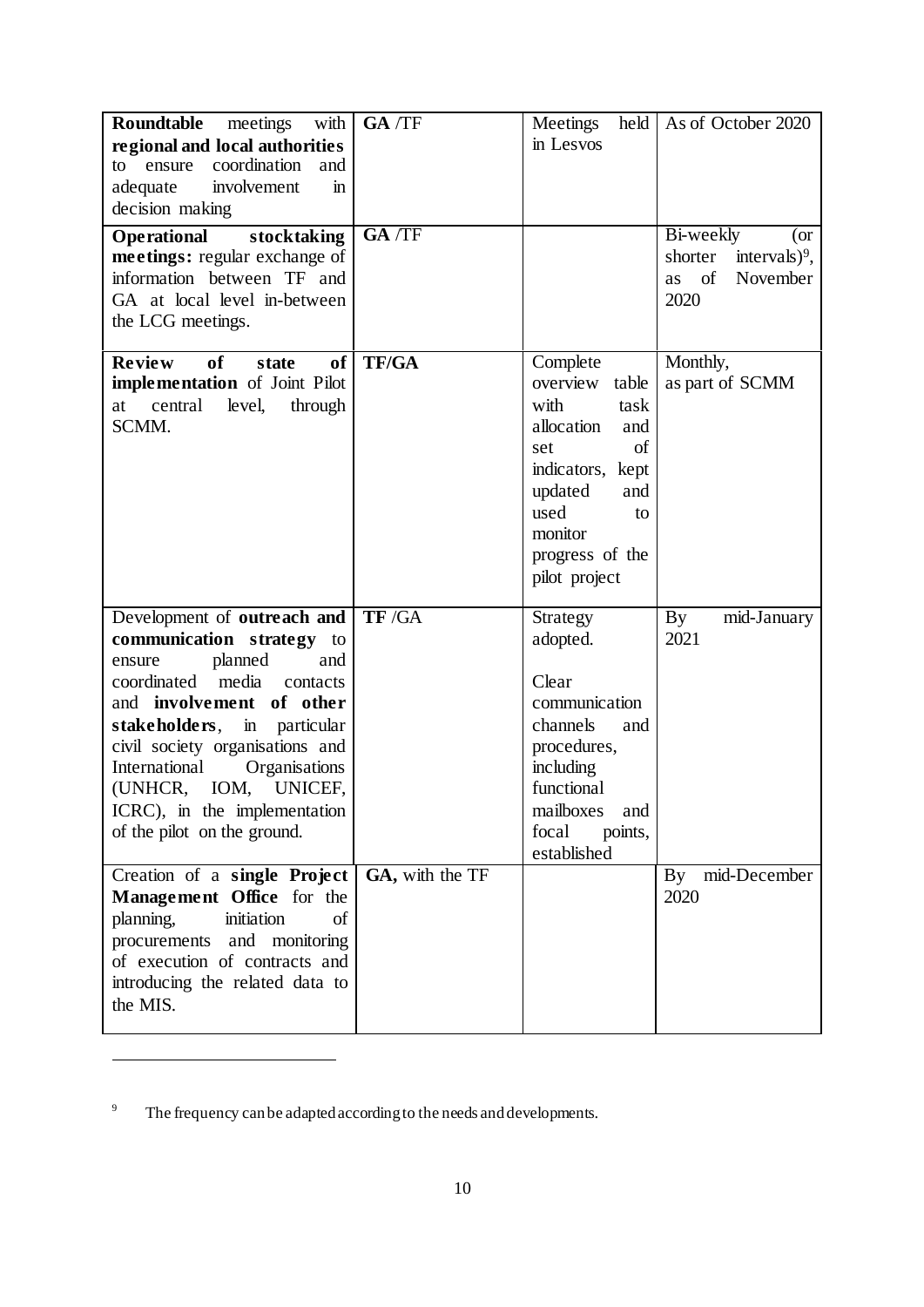| Design, planning and launch of<br>the procurement procedure<br>for the construction, cleaning,<br>security, internet and other | GA, with the TF                                                                                 | Tender under<br>Article 29,<br>Law<br>4412/2016 for                                                                                         | By December 2020                                                        |
|--------------------------------------------------------------------------------------------------------------------------------|-------------------------------------------------------------------------------------------------|---------------------------------------------------------------------------------------------------------------------------------------------|-------------------------------------------------------------------------|
| related procurements of the<br><b>MPRIC</b><br>and<br>determine<br>assistance needed for urgent                                |                                                                                                 | the<br>construction                                                                                                                         |                                                                         |
| procurement procedures.                                                                                                        |                                                                                                 | Framework<br>Agreement<br>under Art. 28,<br>Law<br>4412/2016 for<br><b>Services</b><br>(cleaning,<br>security,<br>maintenance,<br>catering) |                                                                         |
| Assess the situation<br>from a                                                                                                 | <b>GA</b><br>with<br>TF<br>the                                                                  | Visit the new<br>MPRIC on                                                                                                                   | Regular<br>continuous                                                   |
| safety<br>and<br>security<br>perspective                                                                                       | (esp)<br>Europol/Frontex<br>the<br><b>EURTF</b><br>and<br>Safety and Security<br>Working Group) | recurrent basis                                                                                                                             | assessment; Twice<br>a year a structured<br>assessment to take<br>place |

# **b. DEVELOPMENT AND CONSTRUCTION OF THE NEW MPRIC**

| <b>Action</b>                                                                                                                                                                                                                                                                                          | <b>Actors</b>                                                       | <b>Milestone</b>                                                                | <b>Time frame</b>            |
|--------------------------------------------------------------------------------------------------------------------------------------------------------------------------------------------------------------------------------------------------------------------------------------------------------|---------------------------------------------------------------------|---------------------------------------------------------------------------------|------------------------------|
| Determination of the <b>location</b><br>of the new MPRIC, supported<br>through independent technical<br>expertise<br>and<br>analysis,<br>covering also<br>health<br>and<br>environment<br>aspects<br>made<br>available by the Taskforce                                                                | GA, with the TF<br>(esp.<br>COM/EASO/MS)                            | Written<br>agreement<br>between<br><b>GA</b><br>and<br>municipality.            | By mid-December<br>2020      |
| Design and planning services<br>for the<br>MPRIC and<br>new<br>technical teams to<br>support<br>creation according to<br>EU<br>standards and EU best practice<br>(architects, etc.),<br>model<br>including based on lessons<br>learned via the previous Safety<br>and Security Working Group<br>(SSWG) | GA, with the TF<br>(esp. COM/EASO,<br>FRA,<br>Europol/,<br>Frontex) | All<br>studies<br>prepared<br>and<br>permissions<br>received<br>by<br><b>GA</b> | By end December<br>2020      |
| of<br><b>Provision</b><br>experts<br>engineers to assist with the                                                                                                                                                                                                                                      | GA, with the TF<br>(esp.                                            | Experts/<br>engineers                                                           | of<br>November<br>As<br>2020 |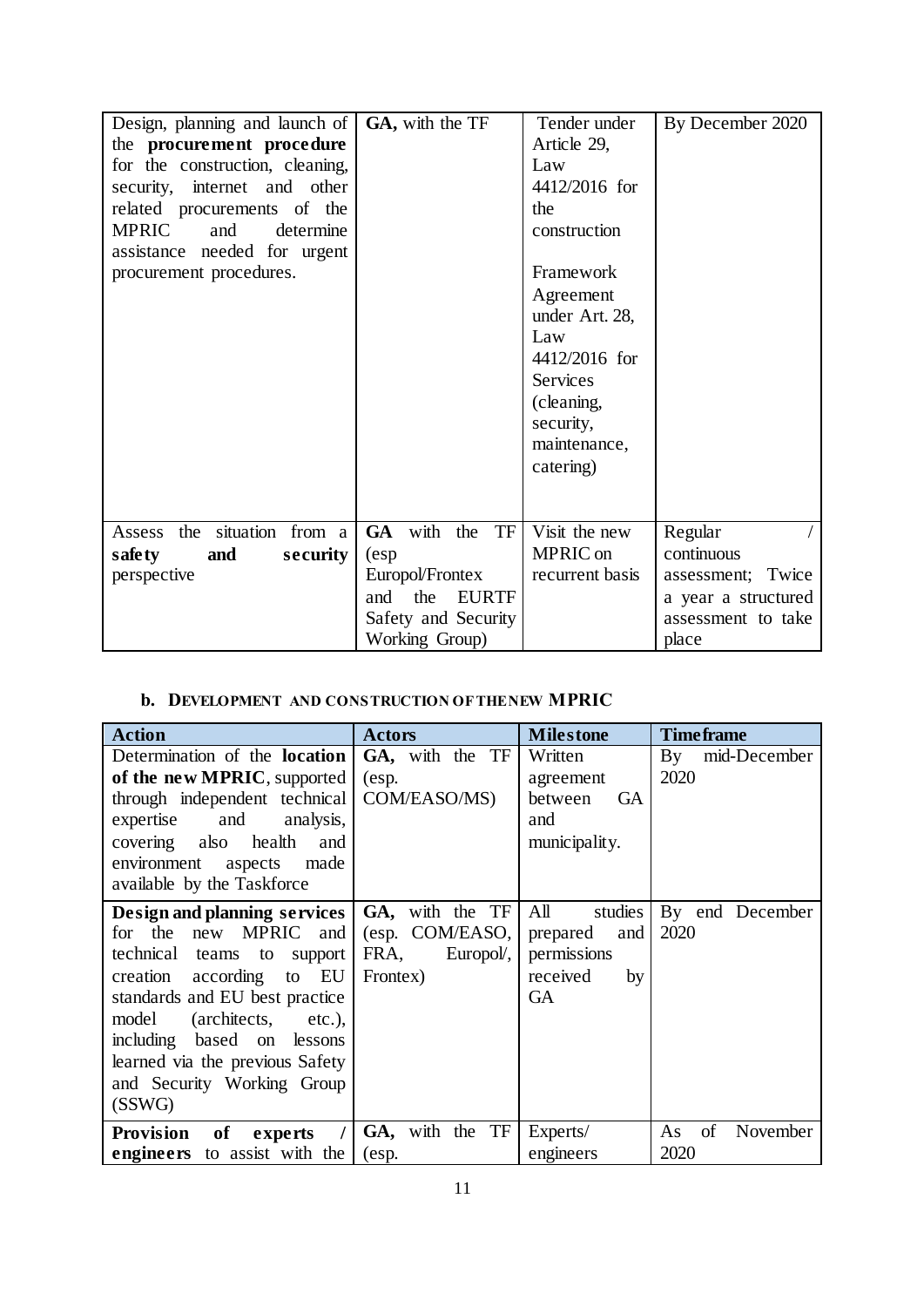| WASH <sup>10</sup> .<br>electrical<br>disposal,<br>installations, waste<br>water and sanitation facilities<br>and infrastructure (if needed<br>jointly<br>and<br>assessed<br>as<br>between GR and TF).                                                                                                                                                                                                                                                                                                                                                                                                                                               | COM/EASO/MS)                              | on the place                                                                             |                                                                                     |
|------------------------------------------------------------------------------------------------------------------------------------------------------------------------------------------------------------------------------------------------------------------------------------------------------------------------------------------------------------------------------------------------------------------------------------------------------------------------------------------------------------------------------------------------------------------------------------------------------------------------------------------------------|-------------------------------------------|------------------------------------------------------------------------------------------|-------------------------------------------------------------------------------------|
| Timely<br>submission<br>of<br><b>Emergency</b><br><b>Assistance</b><br>application for EU funding for<br>the construction of the new<br><b>MPRIC</b><br>in Lesvos, to<br>be<br>evaluated by Commission and<br>procurement of construction<br>contract.                                                                                                                                                                                                                                                                                                                                                                                               | <b>GA</b>                                 | Application<br>submitted                                                                 | November<br>End<br>2020<br>Procurement to be<br>finalised by end of<br>January 2021 |
| Ensuring full and appropriate<br>connection<br>electricity,<br>to<br>water and sewage, waste, and<br>internet networks.                                                                                                                                                                                                                                                                                                                                                                                                                                                                                                                              | GA, with the TF<br>(esp. COM)             | Preparatory<br>Study;<br>Completion of<br>works                                          | August 2021                                                                         |
| <b>Construction</b> of the MPRIC<br>facilities according to adequate<br>dignified<br>standards,<br>and<br>comprising of a reception<br>facility<br>with<br>adequate<br>accommodation, health care,<br>common areas (including for<br>families,<br>single<br>women,<br>minors<br>unaccompanied<br>and<br>vulnerable groups), safe zones<br>(children,<br>unaccompanied<br>minors and other vulnerable<br>groups) and <b>space</b> for the<br>provision of administration<br>operational<br>works,<br>and<br>included by staff deployed by<br>EU Agencies and Member<br>States, as well as<br>a closed<br>detention centre as described<br>in the MOU. | GA, with the TF<br>(esp. COM/EASO)        | Implementatio<br>n of the related<br>works,<br>supplies<br>and<br>services<br>contracts. |                                                                                     |
| Provision<br>installation of<br>and<br>equipment,<br>appropriate<br>including ICT                                                                                                                                                                                                                                                                                                                                                                                                                                                                                                                                                                    | GA, with the TF<br>(esp.<br>COM/Agencies) | Implementatio<br>n of the signed<br>works,<br>supplies<br>and                            |                                                                                     |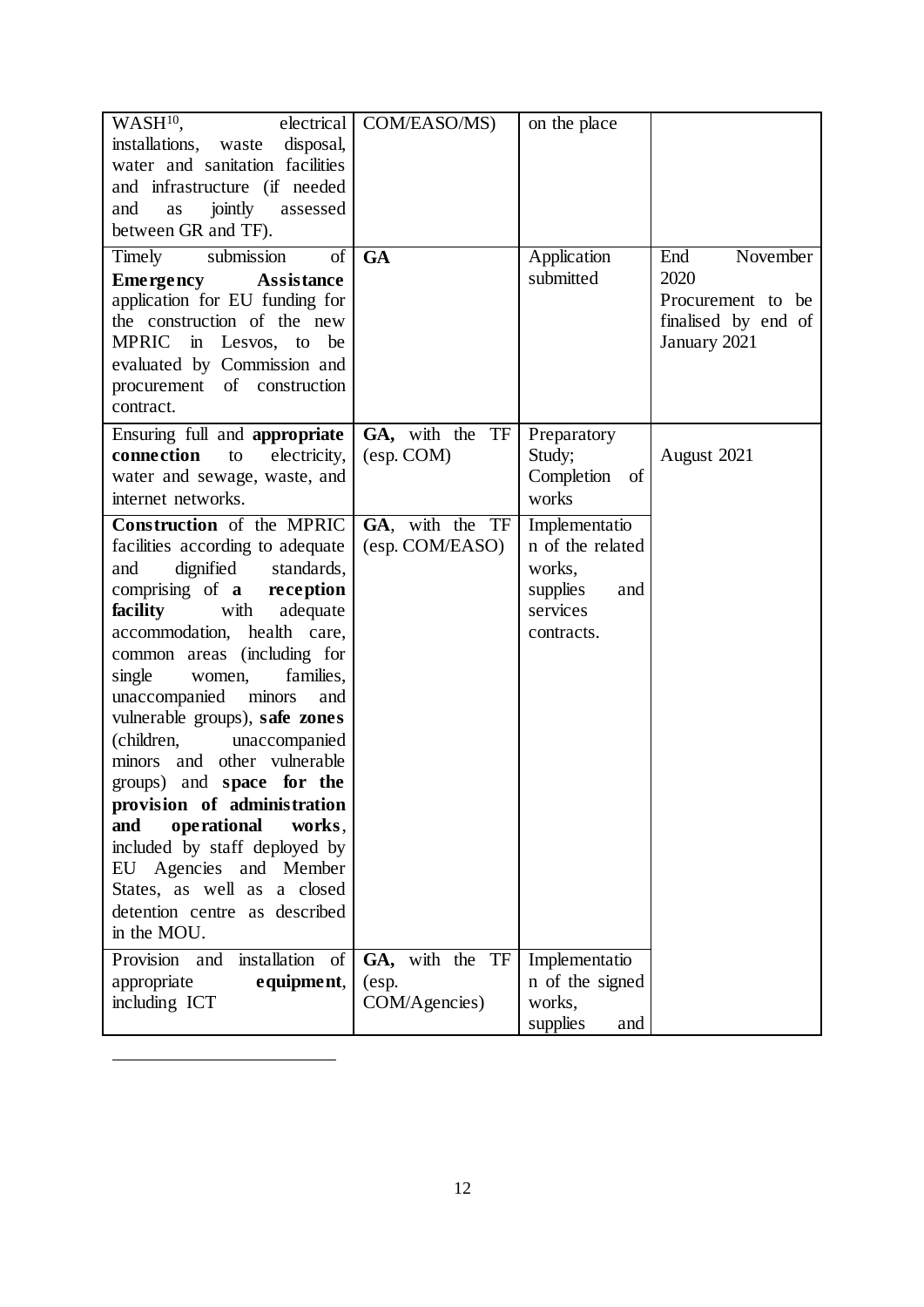|  | <b>vices</b><br>ser   |  |
|--|-----------------------|--|
|  | мu<br>acıs.<br>$\sim$ |  |

### **c. MANAGEMENT OF NEW ARRIVALS**

| <b>Action</b>                                                                                                                                                                                                                                                                                                                                                                                                                                                                  | <b>Actors</b>                                                | <b>Milestone</b>                                                                                                                      | <b>Time frame</b>                                                                            |
|--------------------------------------------------------------------------------------------------------------------------------------------------------------------------------------------------------------------------------------------------------------------------------------------------------------------------------------------------------------------------------------------------------------------------------------------------------------------------------|--------------------------------------------------------------|---------------------------------------------------------------------------------------------------------------------------------------|----------------------------------------------------------------------------------------------|
| Designation of a dedicated<br>administrative<br>area,<br>including appropriate waiting<br>areas, for<br>an<br>integrated<br>workflow<br>for<br>fast<br>and<br>effective processing of new<br>arrivals,<br>including<br>information<br>provision,<br>screening, debriefing for new<br>finger<br>arrivals,<br>printing,<br>health<br>and<br>vulnerability<br>(including)<br>assessment<br>age<br>assessment where necessary)<br>and access to the asylum<br>procedure (lodging). | GA, with the TF (esp.<br>COM/Frontex/EASO)                   | Inclusion in the<br><b>MPRIC</b><br>design<br>and construction<br>plan                                                                | August 2021                                                                                  |
| Design of a dedicated facility<br>(Safe<br>for<br>Zone)<br><b>Unaccompanied Minors.</b>                                                                                                                                                                                                                                                                                                                                                                                        | GA, with the TF (esp.<br>COM/EASO/FRA)                       | Inclusion in the<br><b>MPRIC</b><br>design<br>and construction<br>plan                                                                | Design<br>of<br>a<br>dedicated facility<br>(Safe Zone) for<br>Unaccompanied<br><b>Minors</b> |
| Screening <sup>11</sup> upon arrival with<br>identity<br>and<br>nationality<br>checks, health checks and<br>vulnerability assessment, and<br>security checks.                                                                                                                                                                                                                                                                                                                  | GA, with the TF (esp.<br>Europol,<br>Frontex,<br>EASO)       | Area<br>constructed<br>and<br>for<br>capacity<br>checks<br>and<br>registration<br>$\mathbf{in}$<br>databases<br>$\mathbf{m}$<br>place | During<br><b>MPRIC</b><br>operation                                                          |
| Debriefing of migrants upon<br>arrival.                                                                                                                                                                                                                                                                                                                                                                                                                                        | TF<br>(esp. Frontex),<br>with<br>involvement of<br><b>GA</b> | Capacity<br>provided                                                                                                                  | <b>MPRIC</b><br>During<br>operation                                                          |
| <b>Secondary</b><br>security<br>screenings<br>and<br>cross-<br>examination<br>of<br>data<br>$\mathbf{m}$<br>relevant<br>national<br>and                                                                                                                                                                                                                                                                                                                                        | $\overline{GA}$ , with the TF (esp.<br>Europol)              | Review of the<br>National<br>Operational<br>Plan of Europol                                                                           | <b>MPRIC</b><br>During<br>operation                                                          |

<sup>&</sup>lt;sup>11</sup> Including with the support of Advanced Level Document Experts (ALDO), deployed by Frontex and integrated within the screening teams to improve checks of migrants travel documents.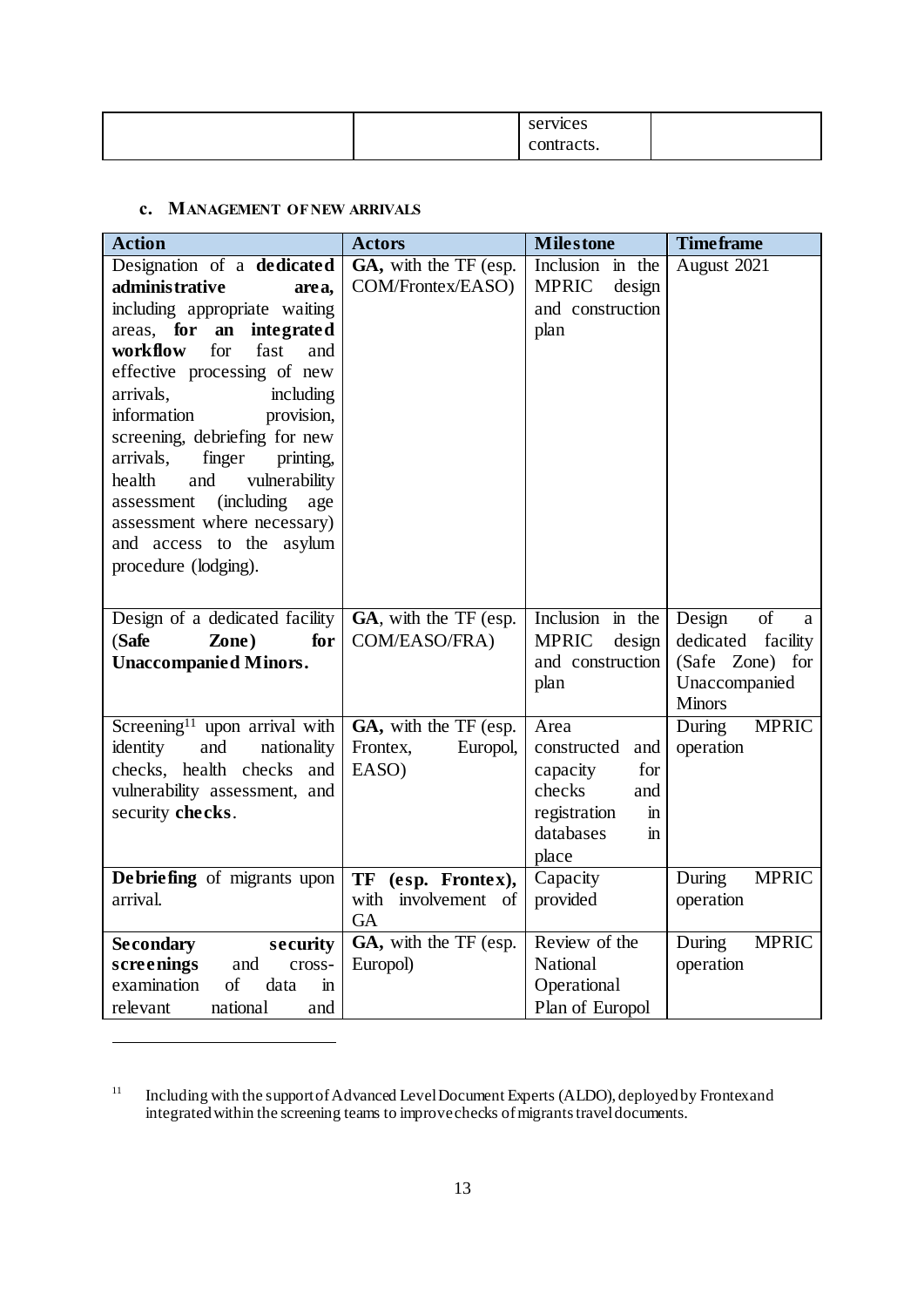| European databases.                                                                                                                                                                                                                                                                                                                                                                                                                                                                                                                                                                                                                                         |                                               | and GA from<br>2016.<br>Procurement for<br>the new MPRIC<br>of<br>data<br>extraction<br>devices<br>and<br>other IT means<br>specialised<br>and<br>including<br>staff,<br>interpreters. |                                     |
|-------------------------------------------------------------------------------------------------------------------------------------------------------------------------------------------------------------------------------------------------------------------------------------------------------------------------------------------------------------------------------------------------------------------------------------------------------------------------------------------------------------------------------------------------------------------------------------------------------------------------------------------------------------|-----------------------------------------------|----------------------------------------------------------------------------------------------------------------------------------------------------------------------------------------|-------------------------------------|
| Disrupting smuggling<br>and<br>related criminal activities<br>on Lesvos and/or linked to<br>the<br>island,<br>arrivals<br>on<br>including<br>fake<br>documents,<br>of<br>smuggling<br>goods, etc.<br>building also on work carried<br>out with Member States and<br>Agencies under the relevant<br>$EMPACT12$ groups.                                                                                                                                                                                                                                                                                                                                       | GA, with the TF (esp.<br>Europol and Frontex) | Update of<br>Operational<br>Plan Secondary<br><b>Security Checks</b><br><b>Arrests</b>                                                                                                 | During MPRIC<br>operation           |
| Provision of information to<br>third-country nationals<br>(TCN) upon arrival as<br>regards the relevant<br>procedures, including asylum<br>(rights and obligations<br>including upon obtaining<br>international protection,<br>right to free state legal aid,<br>the possibility for<br>communication with civil<br>society organisations,<br>international organisations<br>and migrants' associations<br>and communities) and return<br>procedures (both forced<br>return and possibilities for<br>assisted voluntary return and<br><i>reintegration</i> ), trafficking in<br>human beings and sexual and<br>gender based violence,<br>including concrete | GA, with the TF (esp.<br>Frontex/EASO/FRA)    | <b>Brochures</b><br>and<br>relevant<br>staff<br>available                                                                                                                              | During<br><b>MPRIC</b><br>operation |

<sup>12</sup> <https://www.europol.europa.eu/empact>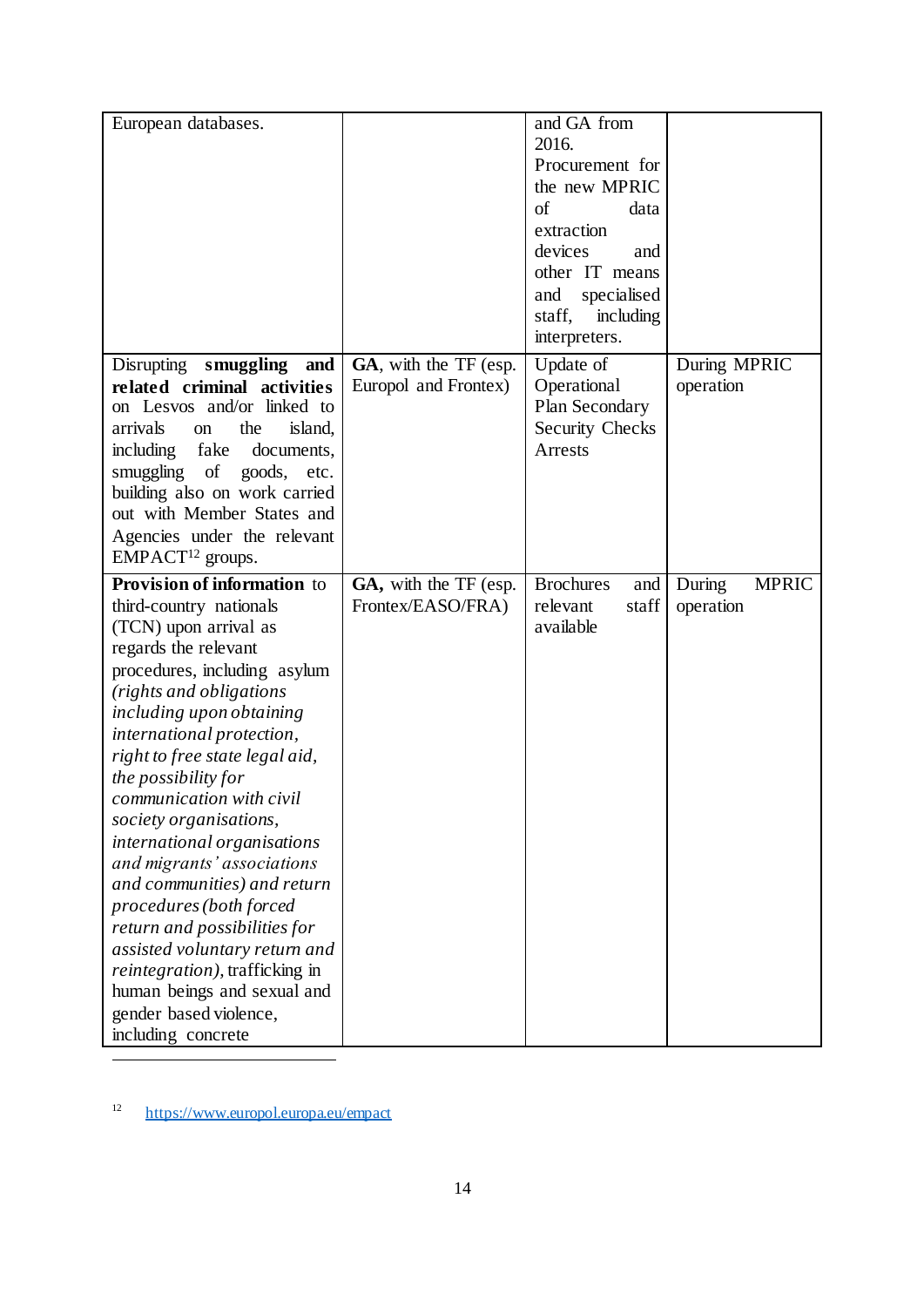| information of contact points     |                                    |                       |                        |
|-----------------------------------|------------------------------------|-----------------------|------------------------|
| and hotlines.                     |                                    |                       |                        |
| Age assessment and special        | GA, with the TF (esp.              | Appoint UAM           | Upon arrival and       |
| care for vulnerable persons.      | EASO, FRA)                         | focal<br>point(s)     | during<br><b>MPRIC</b> |
|                                   |                                    | that would be in      | operation              |
|                                   |                                    | charge of all         |                        |
|                                   |                                    | <b>UAM-related</b>    |                        |
|                                   |                                    | actions at this       |                        |
|                                   |                                    | stage and ensure      |                        |
|                                   |                                    | adequate              |                        |
|                                   |                                    | training<br>is        |                        |
|                                   |                                    | provided.             |                        |
| Appointment of <b>guardian</b> to | <b>GA</b> with the TF (esp.        | Appoint<br><b>UAM</b> | Within two weeks       |
| newly arrived UAM, referral       | <b>EASO</b><br>regard<br><b>as</b> | focal<br>point(s)     | from arrival to the    |
| and transfer to appropriate       | for<br>training                    | that would be in      | <b>MPRIC</b>           |
| shelters in the mainland.         | guardians,                         | charge of<br>all      |                        |
|                                   | deployment<br>of                   | <b>UAM-related</b>    |                        |
|                                   | reception<br>officers,             | at this<br>actions    |                        |
|                                   | and FRA)                           | stage.                |                        |
| <b>Lodging</b> of the asylum      | GA, with the TF (esp.              | Area                  | During<br>the          |
| application, when requested       | EASO)                              | constructed<br>and    | <b>MPRIC</b> operation |
| by the applicant.                 |                                    | for<br>capacity       |                        |
|                                   |                                    | lodging in place      |                        |

# **d. ASYLUM<sup>13</sup> AND RETURN PROCEDURES**

| <b>Action</b>                                  | <b>Actors</b>            | <b>Milestone</b>           | <b>Time frame</b>      |
|------------------------------------------------|--------------------------|----------------------------|------------------------|
| of<br>weekly<br><b>Planning</b>                | GA, with the TF          | Proactive planning         | End<br>December        |
| targets on asylum and                          | EASO,<br>$(\text{esp.})$ | of<br>$\mathbf{m}$<br>case | 2020                   |
| return procedures.                             | Frontex)                 | bottlenecks,<br>eg.        |                        |
|                                                |                          | Internet                   |                        |
|                                                |                          | IT<br>connectivity,        |                        |
|                                                |                          | equipment needed.          |                        |
| <b>Digital</b><br>migration                    | TF<br>GA, with the       | Study on making            | July $20\overline{21}$ |
| system<br>management                           | (esp. COM)               | available<br>IT<br>all     |                        |
| covering all stages of                         |                          | systems                    |                        |
| return/asylum cases.                           |                          | interoperable.             |                        |
|                                                |                          | (the use of                |                        |
|                                                |                          | <b>Frontex</b>             |                        |
|                                                |                          | RECAMAS is                 |                        |
|                                                |                          | highly                     |                        |
|                                                |                          | recommended).              |                        |
| Fast and efficient <b>pro-</b> GA, with the TF |                          | Monitor the process        | According to<br>the    |

<sup>&</sup>lt;sup>13</sup> The word "asylum" refers to the procedures relating to applications for international protection.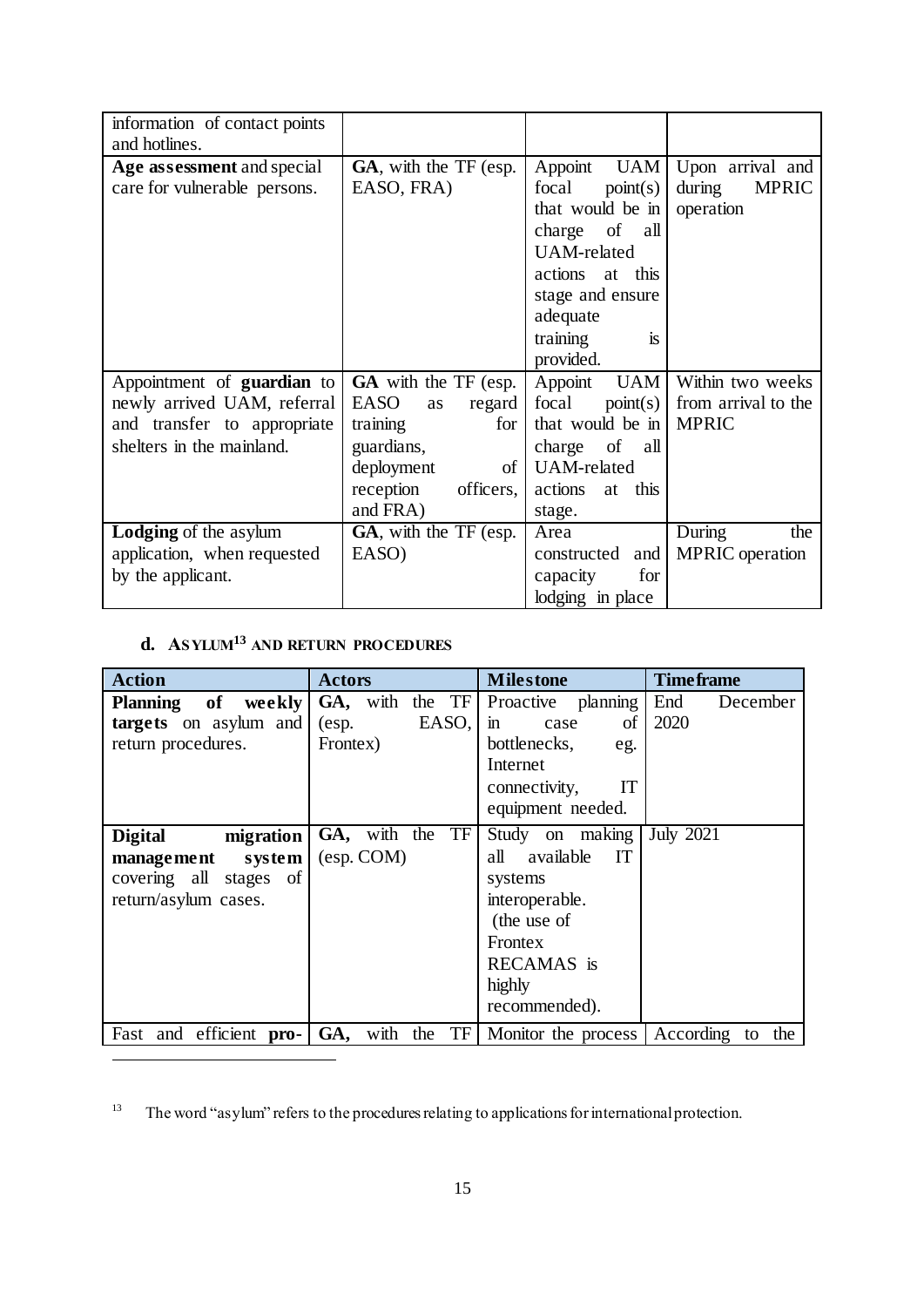| of<br>cessing<br>as ylum<br>claims in line with EU<br>national<br>and<br>law<br>opinions,<br>(interviews,<br>notifications,<br>decisions,<br>etc). | $(\text{esp EASO}, \text{FRA})^{14}$                                                                                          | on a weekly basis<br>and prepare pro-<br>active guidelines on<br>address<br>how<br>to<br>issues hindering the<br>procedures,<br>eg.<br>COVID-19, internet<br>connectivity,<br>equipment/premises<br>and staffing.<br>Set weekly targets<br>for each step to<br>respect deadlines in<br>the legislation. | deadlines<br>laid<br>down in the Greek<br>legislation |
|----------------------------------------------------------------------------------------------------------------------------------------------------|-------------------------------------------------------------------------------------------------------------------------------|---------------------------------------------------------------------------------------------------------------------------------------------------------------------------------------------------------------------------------------------------------------------------------------------------------|-------------------------------------------------------|
| of<br>Handling<br>asylum<br>second<br>cases<br>at<br>instance.                                                                                     | GA, with the TF<br><b>EASO</b><br>(esp.<br>including<br>appropriate<br>safe-<br>guards<br>regarding<br>conflicts of interest) | Put<br>$\mathbf{m}$<br>place<br>monitoring<br>mechanism<br>that<br>ensures applicants'<br>smooth access<br>to<br>the<br>appeal<br>procedure, as well<br>as their right to an<br>effective<br>remedy<br>enshrined<br>$\mathbf{m}$<br>international<br>and<br>EU law.                                     | According to the<br>national<br>legislation           |
| <b>Distribution</b><br>of<br>statistical<br>information<br>analyses<br>and<br>the<br>on<br>of<br>progress<br>asylum<br>procedures.                 | GA, with the<br>TF<br>(esp. EASO)                                                                                             | of<br>Progress<br>pen-<br>ding cases, as well<br>as breakdowns on<br>recognition<br>rates,<br>nationalities of per-<br>sons granted inter-<br>national protection<br>and those who were<br>rejected,<br>type<br><sub>of</sub><br>protection granted<br>etc.                                             | Ongoing,<br>of<br>as<br>end October 2020              |
| Implementation<br>of<br>funding<br>ongoing<br>support to the asylum                                                                                | <b>GA</b><br>with<br>the<br>support of TF (esp.<br>EASO)                                                                      |                                                                                                                                                                                                                                                                                                         | <b>MPRIC</b><br>During<br>operation                   |

<sup>&</sup>lt;sup>14</sup> An amendment to the current Greek legislation might be necessary to allow non-Greek staff to work in English.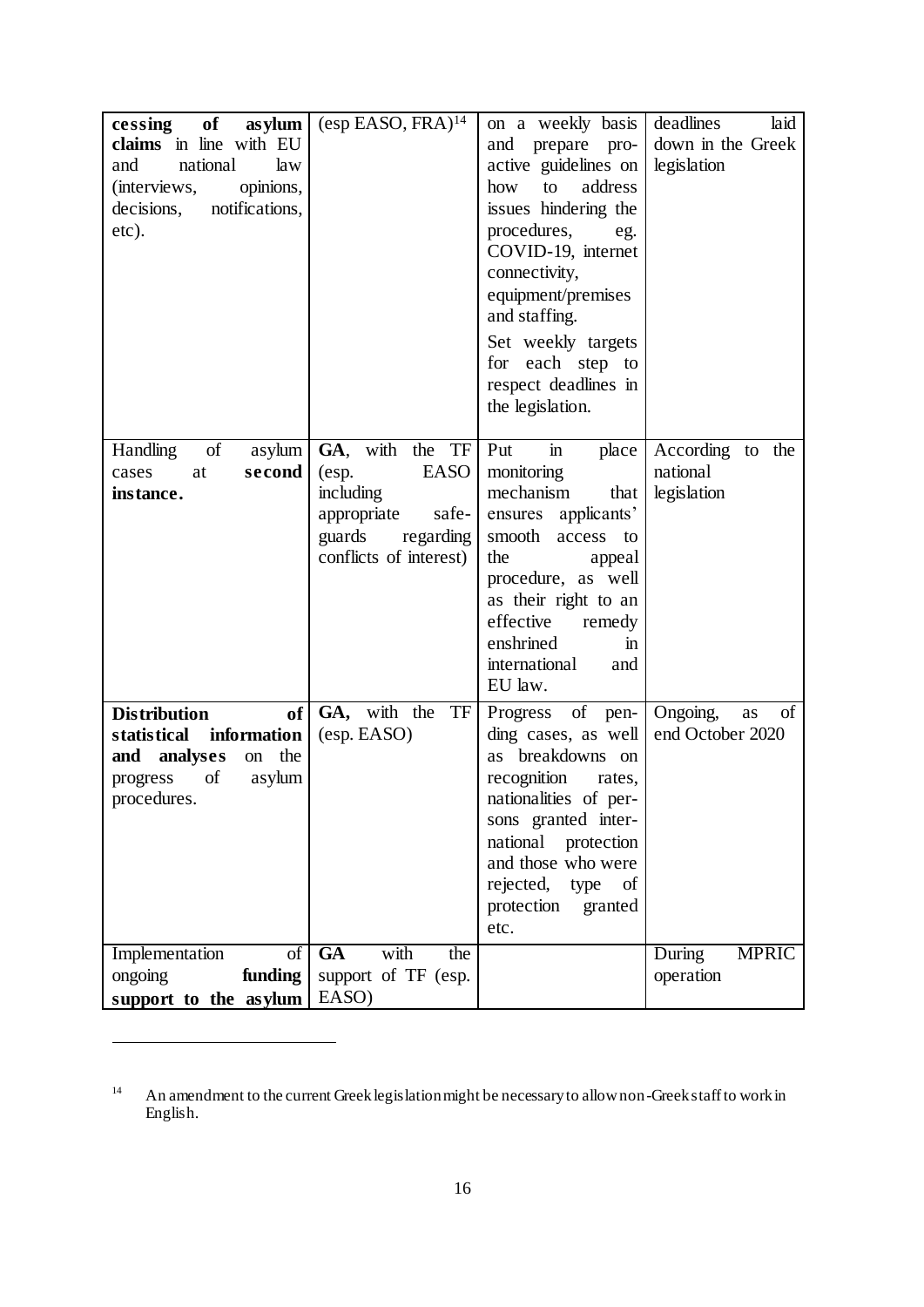| service.                                                                                                                                                                                                                                     |                                                    |                                                                                                                                                                                             |                                                     |
|----------------------------------------------------------------------------------------------------------------------------------------------------------------------------------------------------------------------------------------------|----------------------------------------------------|---------------------------------------------------------------------------------------------------------------------------------------------------------------------------------------------|-----------------------------------------------------|
| <b>Return</b><br>counselling<br>provided<br>from<br>the<br>as<br>negative<br>decision<br><sub>on</sub><br>asylum to all irregular<br>migrants.                                                                                               | $\overline{GA}$ , with the<br>TF<br>(esp. Frontex) | Establish<br>the<br>necessary capacity<br>by the opening of<br>the MPRIC                                                                                                                    | <b>MPRIC</b><br>During<br>operation                 |
| Issuance and notification<br>of return decisions.                                                                                                                                                                                            | <b>GA</b>                                          | Together with final<br>negative<br>asylum<br>decision                                                                                                                                       | During<br><b>MPRIC</b><br>operation                 |
| <b>Detention</b><br>or<br>alternatives<br>to<br>detention, when needed<br>and in line with EU<br>acquis and safeguards.                                                                                                                      | GA                                                 | Functioning<br>detention<br>area,<br>adjacent<br>the<br>to<br>MPRIC,<br>with<br>appropriate<br>capacity<br>and<br>conditions                                                                | As of the launch<br>of<br><b>MPRIC</b><br>operation |
| <b>Monitoring and tracing</b><br>of the returnees focusing<br>having<br>migrants<br>on<br>received a $2nd$ instance<br>asylum rejection.                                                                                                     | GA, with the TF                                    | System set up and<br>operational                                                                                                                                                            | <b>MPRIC</b><br>During<br>operation                 |
| Organisation<br>and<br>implementation<br>of<br>(voluntary and forced)<br>return operations.                                                                                                                                                  | GA, with the<br>TF<br>(esp. Frontex)               | By end of 2021<br>reach a number of<br>returns per month<br>appropriate to<br>the<br>number<br>of<br>2nd<br>negative<br>instance<br>decisions<br>asylum<br>issued per month <sup>15</sup> . | During<br><b>MPRIC</b><br>operation                 |
| (for<br>Deployment<br>$\rm{a}$<br>minimum of $3$ months) (esp. MS/Frontex)<br>return<br>specialists<br>οf<br>cultural<br>(including)<br>mediators,<br>native<br>speakers of the language<br>of migrants) escorts and<br>transportation means | TF                                                 | Deployment by the<br>opening<br>$\sigma f$<br>the<br><b>MPRIC</b>                                                                                                                           | <b>MPRIC</b><br>During<br>operation                 |
| Implementation<br>the<br>οf<br><b>Assisted Voluntary Re-</b>                                                                                                                                                                                 | with the<br>TF<br>GA,<br>(esp. COM/MS)             | Reach-out<br>100<br>to<br>voluntary returnees                                                                                                                                               | <b>MPRIC</b><br>During<br>operation                 |

<sup>&</sup>lt;sup>15</sup> With the reserve that the achievement of the targets depends on the general situation created by COVID -19 restrictions and limitations;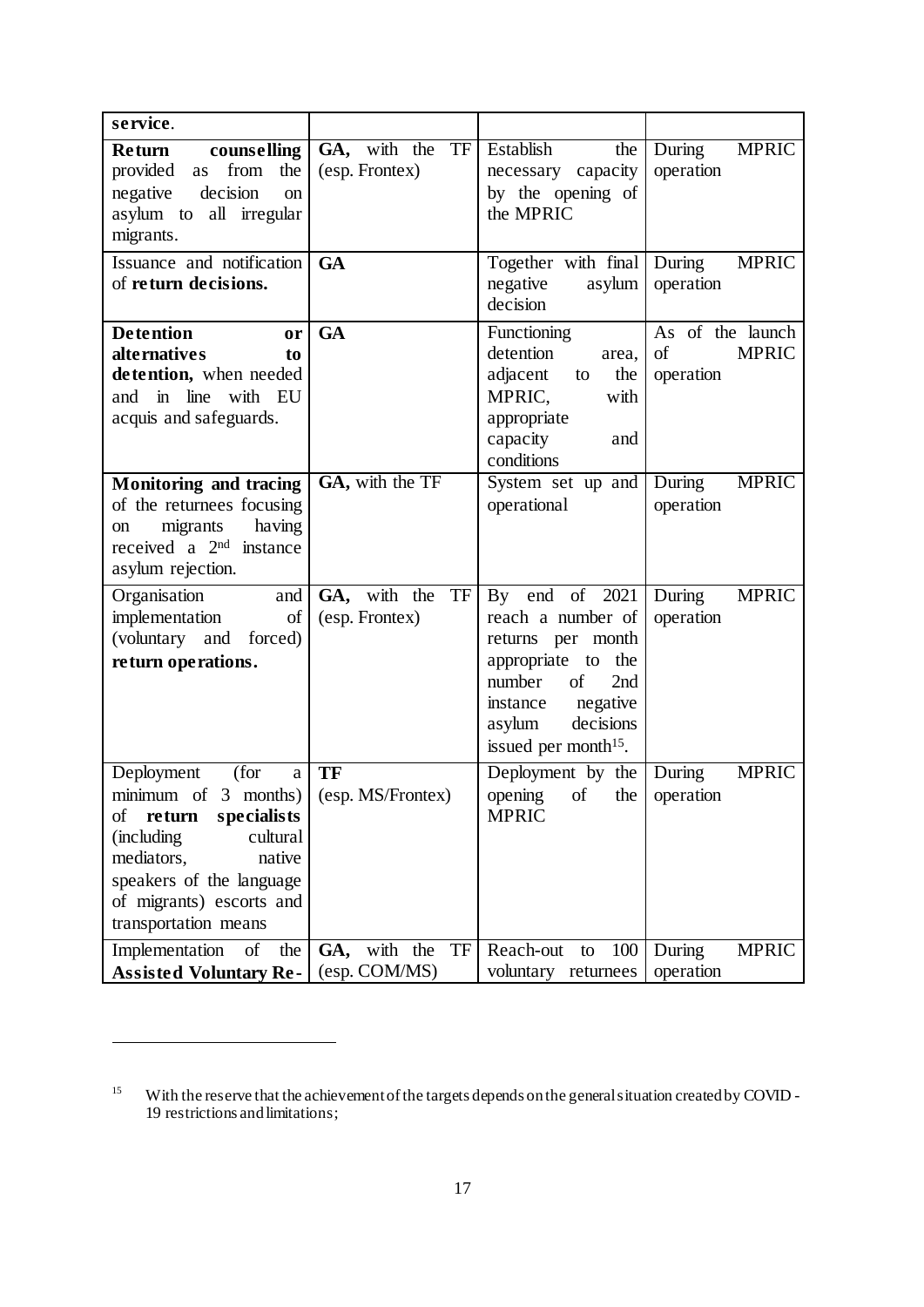| turn and Reintegration<br>(AVRR)<br>programme,<br>ongoing<br>funding<br>with<br>support under the AMIF<br>National<br>Programme,<br>including<br>regular<br>statistics<br>reporting<br>on<br>related to AVRRs as<br>well as transfers to the<br>mainland (at<br>minimum<br>totals<br>full<br>the<br>by<br>nationality breakdown). |                                                | per month by<br>the<br>end of 2021 <sup>16</sup> |                                     |
|-----------------------------------------------------------------------------------------------------------------------------------------------------------------------------------------------------------------------------------------------------------------------------------------------------------------------------------|------------------------------------------------|--------------------------------------------------|-------------------------------------|
| <b>Contacts</b><br>with<br>third<br>countries and countries<br>of<br>origin<br>return<br>on<br>operations<br>and<br>identification<br>missions<br>by prioritising the use of<br>EURLO's and ILO's for<br>Lesvos cases                                                                                                             | GA, with the<br>TF<br>(esp.<br>COM/Frontex/MS) | Monthly<br>progress<br>reports                   | <b>MPRIC</b><br>During<br>operation |
| of<br>Implementation<br>readmission<br>agreements<br>and<br>arrangements                                                                                                                                                                                                                                                          | GA, with the<br>TF<br>(esp.<br>COM/MS/Frontex) | Monthly<br>progress<br>reports                   | <b>MPRIC</b><br>During<br>operation |
| Coordination of support<br>by<br>other<br>measures<br>Member States for the<br>return of illegally staying<br>third-country nationals                                                                                                                                                                                             | <b>TF</b><br>(esp.<br>COM/Frontex/MS)          | Monthly<br>progress<br>reports                   | During<br><b>MPRIC</b><br>operation |

# **e. RECEPTION CONDITIONS<sup>17</sup>**

| <b>Action</b>                        | <b>Actors</b>           | <b>Milestones</b> | <b>Time frame</b>      |
|--------------------------------------|-------------------------|-------------------|------------------------|
| <b>Maintenance</b><br>of<br>all      | <b>GA</b>               | Monthly           | MPRIC<br>During        |
| accommodation<br>facilities          |                         | monitoring        | operation              |
| repairs,<br>(cleaning,               |                         | reports           |                        |
| winter/summer<br>needs,<br>$etc.$ )  |                         |                   |                        |
| with funding support under the       |                         |                   |                        |
| <b>AMIF National Programme</b>       |                         |                   |                        |
| Provision of <b>food and in kind</b> | <b>GA</b> , with the TF | Monthly           | During<br><b>MPRIC</b> |

<sup>&</sup>lt;sup>16</sup> With the reserve that the achievement of the targets depends on the general situation created by COVID -19 restrictions and limitations;

<sup>&</sup>lt;sup>17</sup> See in particular the EASO reception standards (September 2016).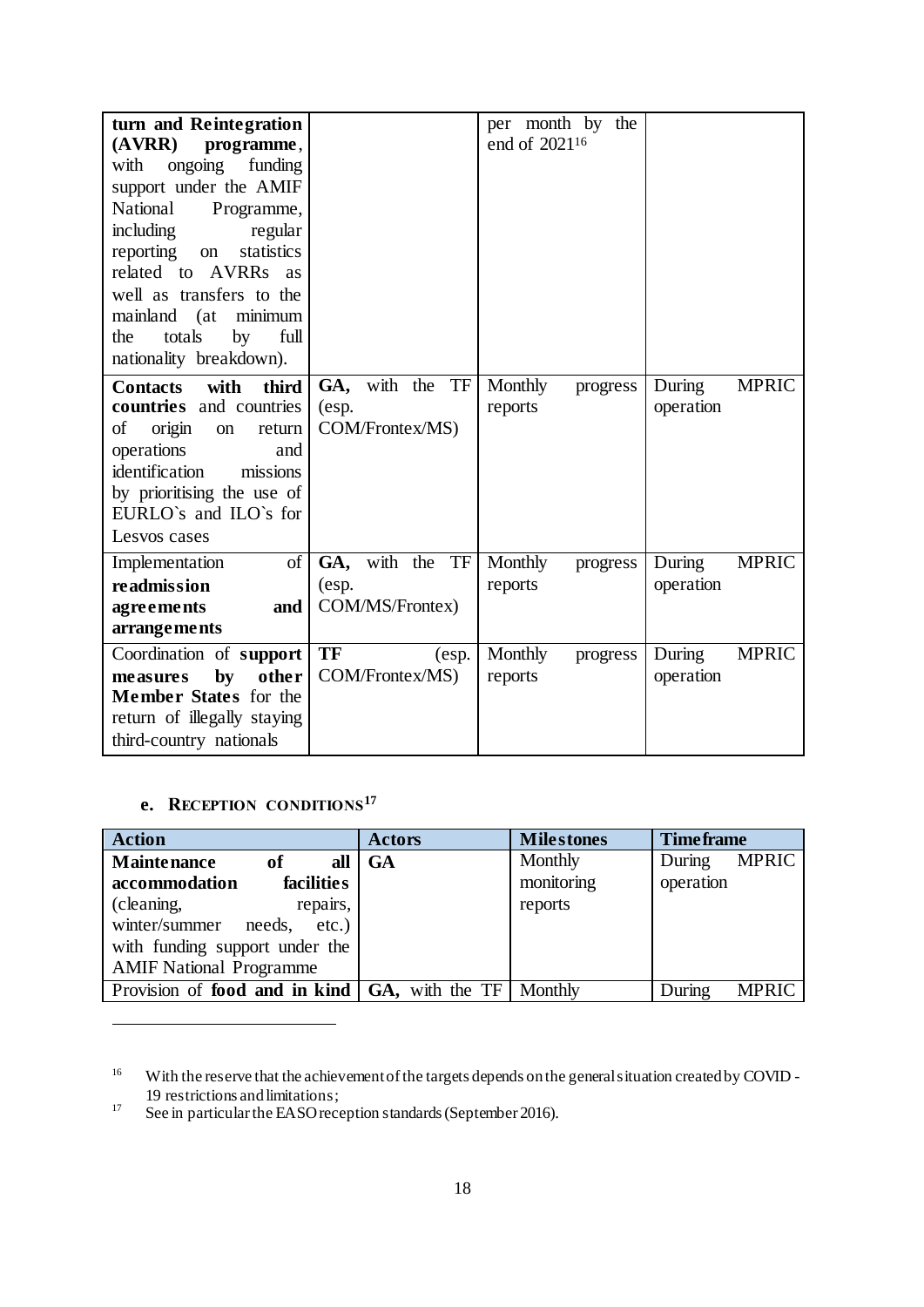| assistance (NFIs, hygiene kits<br>etc.) to meet basic reception                                                                                                                                                                                                                                                                                 | (esp. MS, COM,<br>EASO)                                   | monitoring<br>reports                                                                                                    | operation                                                                   |
|-------------------------------------------------------------------------------------------------------------------------------------------------------------------------------------------------------------------------------------------------------------------------------------------------------------------------------------------------|-----------------------------------------------------------|--------------------------------------------------------------------------------------------------------------------------|-----------------------------------------------------------------------------|
| needs.                                                                                                                                                                                                                                                                                                                                          |                                                           |                                                                                                                          |                                                                             |
| of<br>Provision<br>adequate<br><b>healthcare</b> (staff, training for<br>staff and facility in all relevant<br>including<br>sectors<br>gynaecological,<br>dental,<br>paediatric<br>psychiatric,<br>and<br>chronic patients care as well as<br>interpreters)<br>including<br>quarantine<br>and<br>space<br>appropriate COVID 19-related<br>needs | GA with the TF                                            | Monthly<br>monitoring<br>reports                                                                                         | During<br><b>MPRIC</b><br>operation                                         |
| <b>Vulne rabilities</b><br>are<br>assessed<br>and cared for in relation to<br>accommodation, safe areas for<br>vulnerable<br>groups<br>and<br>for<br>single women, healthcare and<br>services, following<br>other<br>a<br>gender-based approach                                                                                                 | GA, with the TF<br>(esp. EASO)                            | Monthly<br>monitoring<br>reports                                                                                         | During<br><b>MPRIC</b><br>operation                                         |
| <b>Coordination</b><br><b>of</b><br>in-kind<br>assistance at EU level                                                                                                                                                                                                                                                                           | TF<br>(esp.<br>COM/EASO/MS)                               | Monthly<br>monitoring<br>reports                                                                                         | <b>MPRIC</b><br>During<br>operation                                         |
| UAM:<br><b>Children</b><br>and                                                                                                                                                                                                                                                                                                                  | <b>GA</b>                                                 | children<br>All<br>to                                                                                                    | During<br><b>MPRIC</b>                                                      |
| sufficient schooling and non-<br>formal education<br>activities,<br>including language classes                                                                                                                                                                                                                                                  |                                                           | attend<br>public<br>school or, where<br>not possible, to<br>schooled in<br>be<br>the MPRIC for<br>mandatory<br>education | operation                                                                   |
| Recreational and vocational<br>training<br>activities<br>with<br>ongoing<br>funding<br>support,<br>including language classes                                                                                                                                                                                                                   | GA, with the TF<br>$(\text{esp. EASO})$                   | Monthly<br>monitoring<br>reports                                                                                         | During<br><b>MPRIC</b><br>operation                                         |
| Regular<br>coordination<br>with<br>Hellenic<br>Police<br>Fire<br>and<br>Brigade to ensure safety and<br>security on site                                                                                                                                                                                                                        | GA, with the TF<br>(esp. Agencies)                        | drilling<br>Monthly<br>exercise<br>and<br>of<br>inspection<br>camp                                                       | <b>MPRIC</b><br>During<br>operation                                         |
| Continuous<br>information<br>provision within the camp<br><b>Community</b><br>services<br>and                                                                                                                                                                                                                                                   | GA with the TF<br>$(\text{esp. EASO})$<br>GA, with the TF | Permanently<br>available<br>information<br>booth<br>and<br>information<br>mechanisms<br>Monthly                          | <b>MPRIC</b><br>During<br>operation<br>$\overline{D}$ uring<br><b>MPRIC</b> |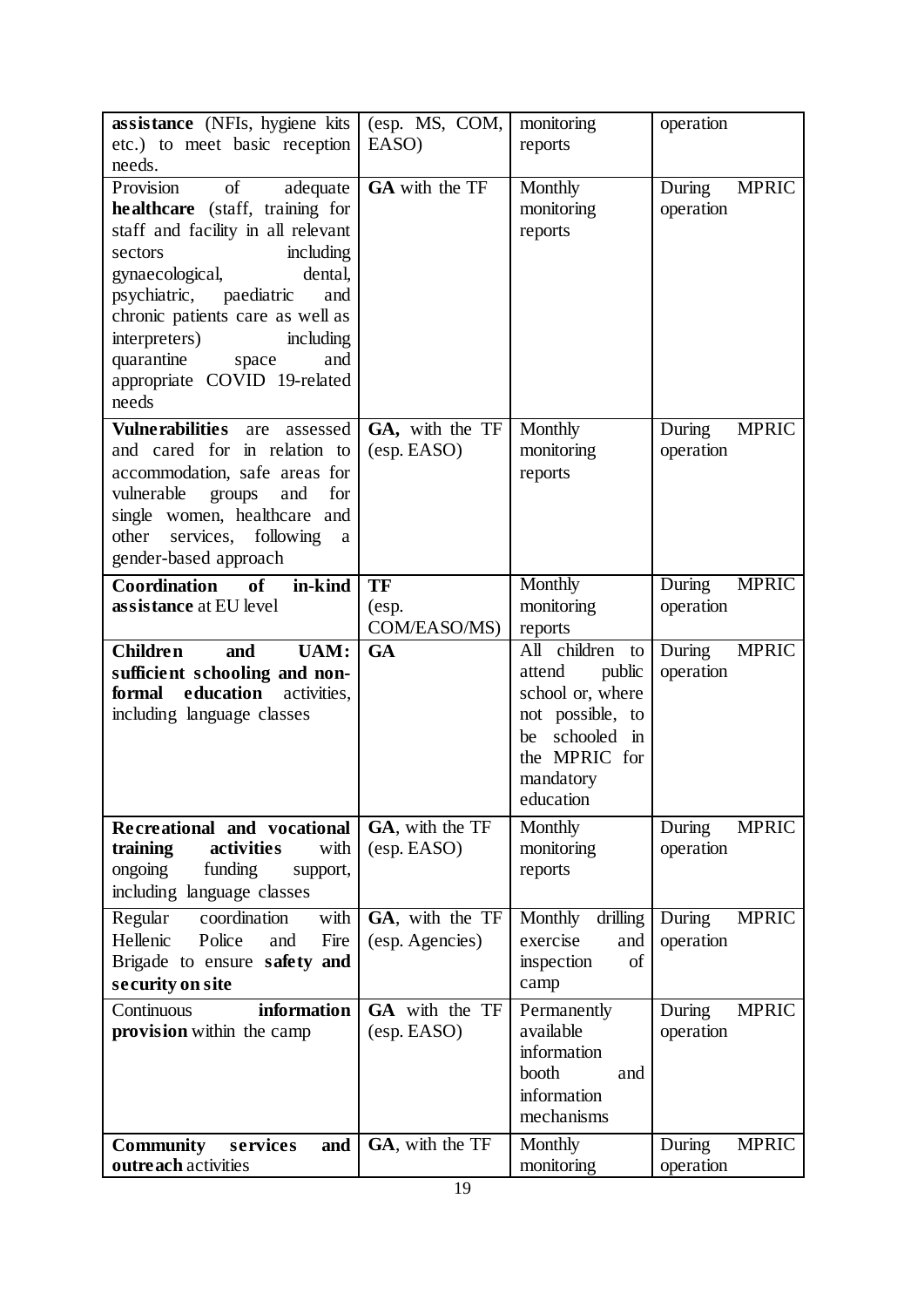|                                  |                    | reports               |                 |
|----------------------------------|--------------------|-----------------------|-----------------|
| Reception<br>Establishment of    | $GA$ , with the TF | Implementation        | Upon opening of |
| <b>Quality Monitoring System</b> | (esp.              | of RIS / EASO   MPRIC |                 |
|                                  | COM/Agencies)      | Reception             |                 |
|                                  |                    | Quality               |                 |
|                                  |                    | Monitoring            |                 |
|                                  |                    | Tool                  |                 |

# **f. STAFF, CAPACITY AND PLANNING FOR THE NEW MPRIC**

| <b>Action</b>                         | <b>Actors</b>      | <b>Milestones</b>         | <b>Timeframe</b>                    |
|---------------------------------------|--------------------|---------------------------|-------------------------------------|
| Development of a national             | GA, with the TF    | Formal                    | By June 2021                        |
| strategic<br>approach<br>to           | (esp.              | adoption<br>of            |                                     |
| reception,<br>minors,                 | COM/EASO/FRA)      | national Action           |                                     |
| integration and migration             |                    | Plans<br>the<br>on        |                                     |
| management                            |                    | main strands of           |                                     |
| including the creation and            |                    | the<br>approach,          |                                     |
| maintenance of capacity,              |                    | namely                    |                                     |
| contingency<br>transfers,             |                    | reception;                |                                     |
| planning,<br>staffing<br>and          |                    | minors;                   |                                     |
| recruitment needs                     |                    | integration;              |                                     |
|                                       |                    | asylum                    |                                     |
|                                       |                    | processing;               |                                     |
|                                       |                    | returns                   |                                     |
| Appointment<br>of                     | GA, with the<br>TF | Ministerial               | By March 2021                       |
| trained<br>appropriately              | (esp. EASO)        | Decision                  |                                     |
| <b>MPRIC</b><br>manager<br>and        |                    |                           |                                     |
| deputy MPRIC manager,                 |                    |                           |                                     |
| GAS manager and HP chief              |                    |                           |                                     |
| officer                               |                    |                           |                                     |
| Development of a <b>national</b>      | GA, with<br>the TF | Formal                    | By March 2021                       |
| <b>Strategy for management</b>        | COM/<br>(esp.      | adoption                  |                                     |
| of MPRICs, consulted with             | Agencies)          |                           |                                     |
| all relevant players                  |                    |                           |                                     |
| Development of <b>Standard</b>        | TF<br>GA, with the | Formal                    | September<br>$\mathbf{B}\mathbf{y}$ |
| <b>Procedures</b><br><b>Operating</b> | (esp.              | adoption                  | 2021 (before start                  |
| (SOP) for the functioning of          | COM/Agencies)      |                           | of<br><b>MPRIC</b>                  |
| <b>MPRIC</b><br>the<br>in Lesvos,     |                    |                           | operation)                          |
| including a comprehensive             |                    |                           |                                     |
| plan for staff deployment             |                    |                           |                                     |
| <b>MPRIC</b><br>manager, GAS          | <b>GA</b>          | Facility                  | to be During<br><b>MPRIC</b>        |
| Manager and HP Chief                  |                    | provided in the operation |                                     |
| officer<br>staff<br>support           |                    | context of the            |                                     |
| deputies)<br>(assistants,<br>and      |                    | established               |                                     |
| financial envelope directly           |                    | contracts                 |                                     |
| by<br>managed<br><b>MPRIC</b>         |                    |                           |                                     |
| manager, GAS manager and              |                    |                           |                                     |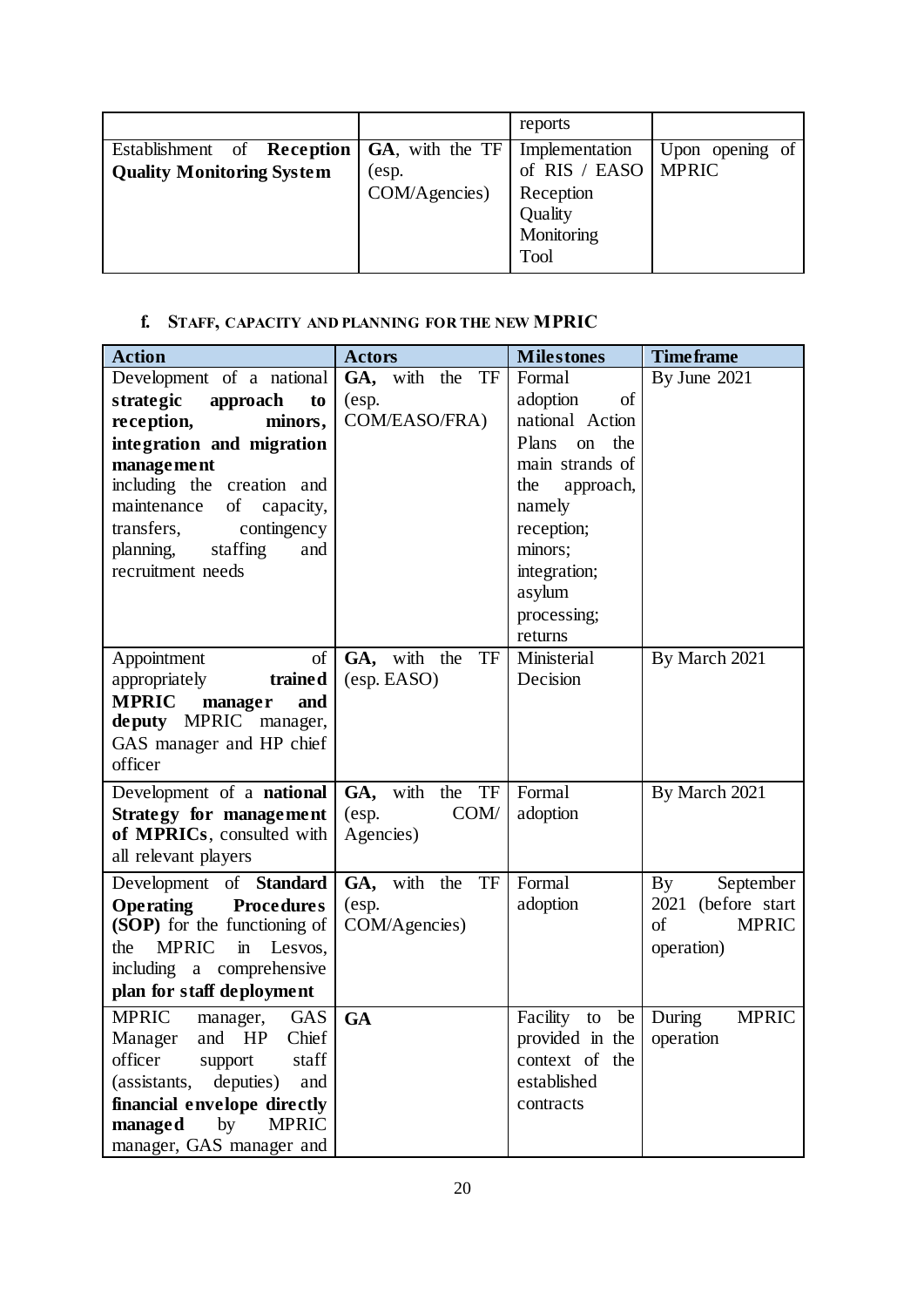| HP chief officer for urgent                                                                                                                                                                                                                                                                                                                                     |                                     |                               |                                                                                                 |
|-----------------------------------------------------------------------------------------------------------------------------------------------------------------------------------------------------------------------------------------------------------------------------------------------------------------------------------------------------------------|-------------------------------------|-------------------------------|-------------------------------------------------------------------------------------------------|
| stationary and small size                                                                                                                                                                                                                                                                                                                                       |                                     |                               |                                                                                                 |
| repair needs                                                                                                                                                                                                                                                                                                                                                    |                                     |                               |                                                                                                 |
| Police staff in the MPRIC<br>24/7<br>basis<br>on<br>a<br>proportionate to the size of<br>MPRIC as well<br>the<br><b>as</b><br>ensure gender balance to the<br>extent possible, building on<br>positive experience of past<br>involvement<br>of<br>female<br>police officers.<br>Proactive<br>outreach<br>through<br>community policing should<br>be considered. | <b>GA</b>                           | Weekly<br>deployment<br>plans | During<br><b>MPRIC</b><br>operation                                                             |
| Reception and<br>asylum<br>services<br>staff<br>proportionate<br>the<br>to<br>population of the MPRIC,<br>including possible additional<br>recruitments                                                                                                                                                                                                         | <b>GA</b>                           | Final<br>Plan<br>adopted      | <b>MPRIC</b><br>During<br>operation                                                             |
| Doctors, medical staff and<br>interpreters, proportionate<br>to the population of the<br><b>MPRIC</b>                                                                                                                                                                                                                                                           | <b>GA</b>                           | Final<br>Plan<br>adopted      | During<br><b>MPRIC</b><br>operation                                                             |
| Cleaning and maintenance<br>staff proportionate to the<br>size of the MPRIC                                                                                                                                                                                                                                                                                     | <b>GA</b>                           | Final<br>Plan<br>adopted      | <b>MPRIC</b><br>During<br>operation                                                             |
| Contingency planning (e.g.<br>in case of massive arrivals,<br>pandemic, camp evacuation,<br>$etc.$ )                                                                                                                                                                                                                                                            | GA with the TF                      | Final<br>Plan<br>adopted      | November<br>$\mathbf{B} \mathbf{y}$<br>$2020$ , and to be<br>continuously<br>monitored/adjusted |
| staff<br>EU<br>agencies<br>proportionate<br>the<br>to<br>population of the MPRIC                                                                                                                                                                                                                                                                                | TF<br>(esp. Agencies)               | Final<br>Plan<br>adopted      | <b>MPRIC</b><br>During<br>operation                                                             |
| Provision<br>of<br>training/guidance on EU<br>asylum and migration law,<br>reception<br>and<br>procurement<br>GA,<br>to<br>according to needs                                                                                                                                                                                                                   | <b>TF</b><br>(esp.<br>COM/Agencies) | Final<br>Plan<br>adopted      | As of May 2021,<br>and<br>during<br><b>MPRIC</b><br>operation                                   |
| Increase of police, coast<br>guard and medical staff<br>with ongoing funding under<br>EMAS and AMIF National<br>Additional<br>Programme.<br>funding possible, if needed                                                                                                                                                                                         | <b>GA</b>                           | Final<br>Plan<br>adopted      | <b>MPRIC</b><br>During<br>operation                                                             |
| Support<br>actions<br>for                                                                                                                                                                                                                                                                                                                                       | TF                                  | Monthly                       | of November<br>As                                                                               |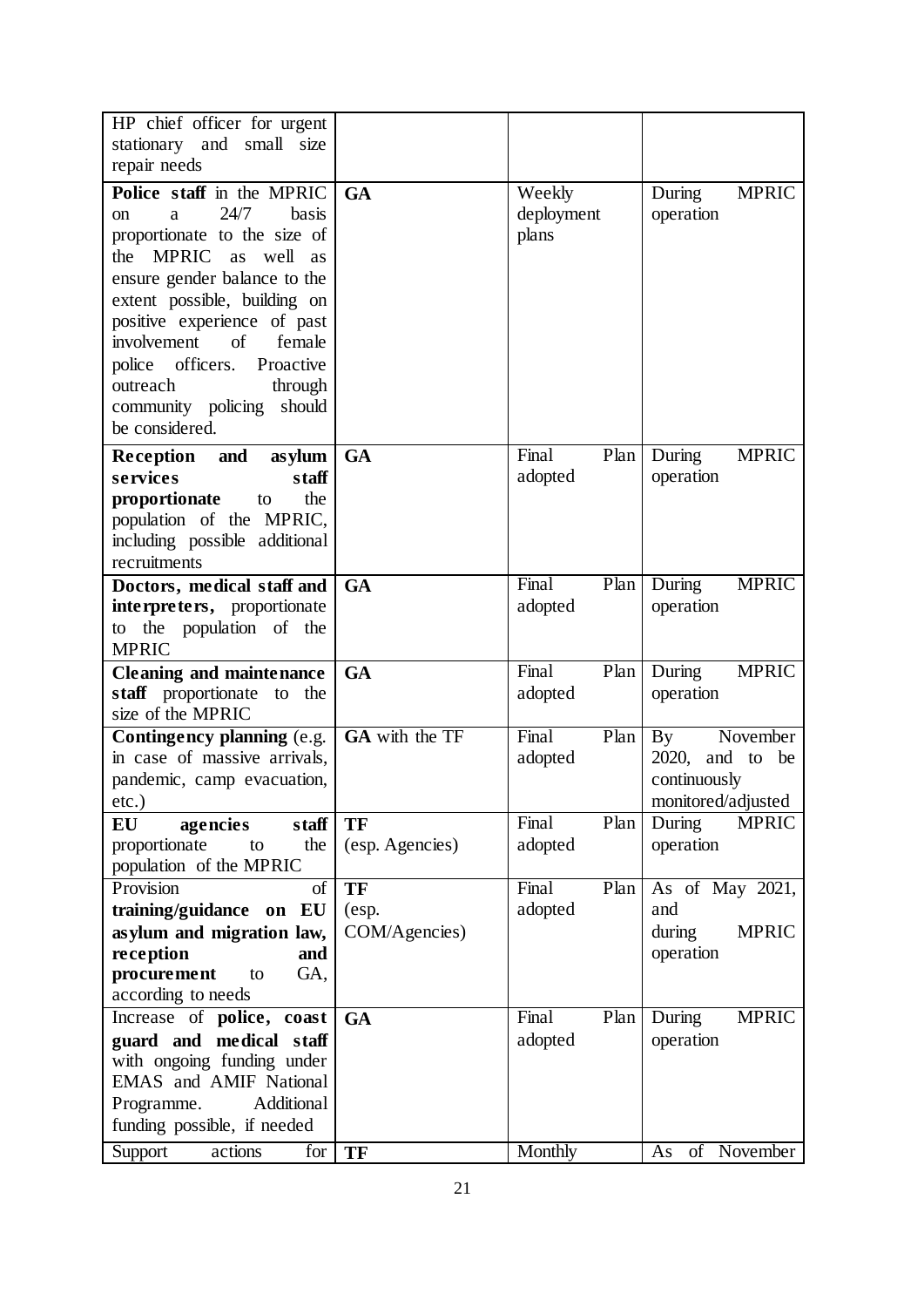| the<br>enhancing                   | (esp. COM) | monitoring | 2020 |
|------------------------------------|------------|------------|------|
| administrative capacity of         |            | report     |      |
| <b>authorities</b><br>local<br>the |            |            |      |
| (Regional Authority and two        |            |            |      |
| municipalities of Lesvos) to       |            |            |      |
| use the Structural Funds           |            |            |      |
| the<br>allocated for<br>new        |            |            |      |
| programming period 2021-           |            |            |      |
| 2027.                              |            |            |      |
| Also<br>ensure                     |            |            |      |
| complementarities<br>between       |            |            |      |
| the different funding sources      |            |            |      |
| supporting<br>local                |            |            |      |
| development.                       |            |            |      |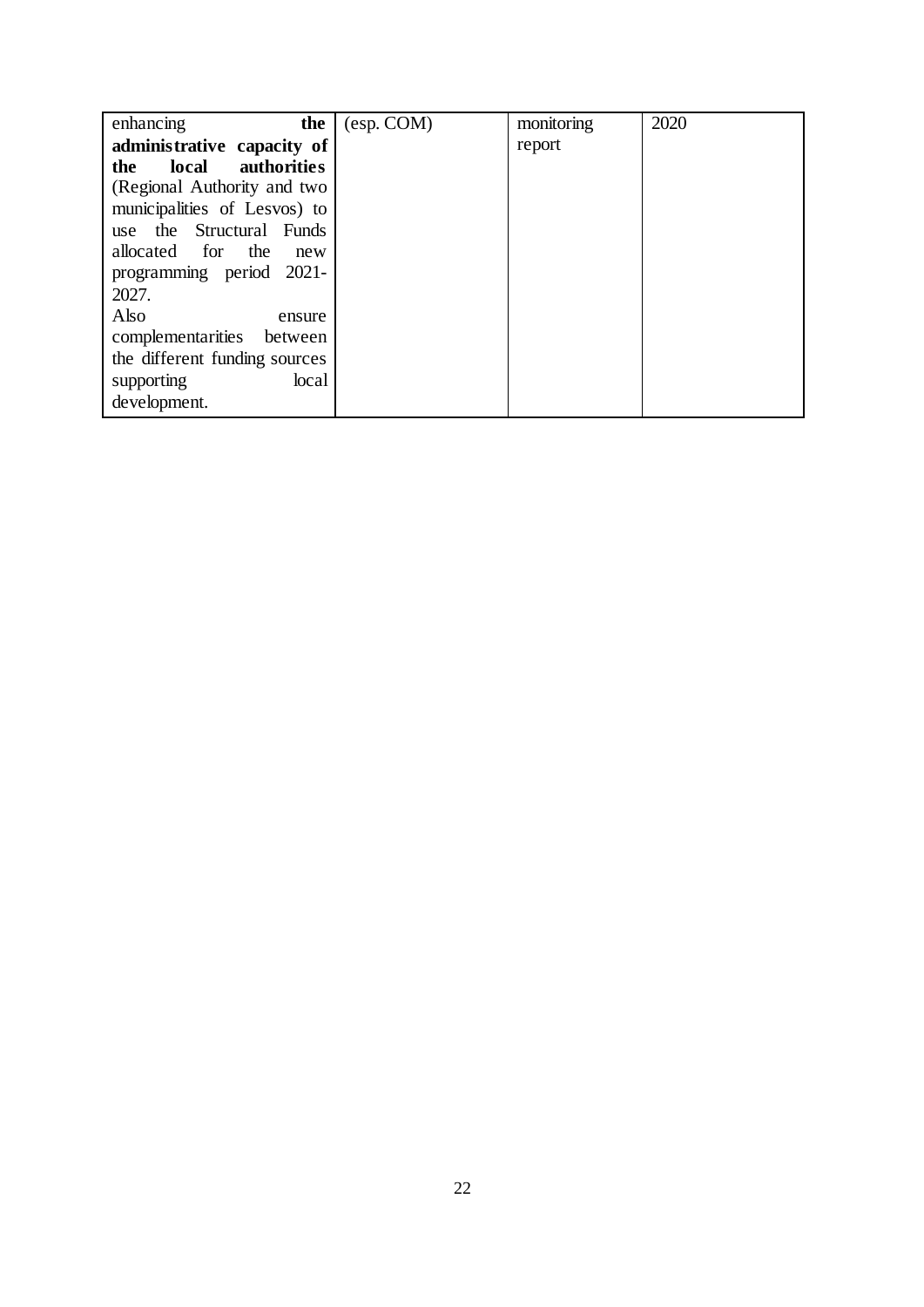## **ANNEX 2 - Financial Support**

- Extensive EU funding support under Home Affairs Funds is provided for projects being implemented on the island of Lesvos. These projects have been assisted either through the National Programmes (NP) or Emergency Assistance (EMAS). Many of these projects are expected to be taken over under the future Greek National Programmes of the Next Multiannual Financial Framework.
- The transition of EU funding support from EMAS (direct or indirect management) to NP (shared management) will be planned well in advance using the informal programming phase for the new MFF.
- ESTIA accommodation and ESTIA Cash Based Intervention schemes are expected to be continued temporarily under EMAS funds until the new MFF is adopted and should be taken over by the future National Programme of Greece. The project of MERIMNA (currently until the end of March 2021), on the operation of the safe zones (areas dedicated to UaMs in the island) is expected to be extended until the finalisation of the works of the new Reception and Identification Centre in Lesvos.

|                | Main ongoing EU Funding to Lesvos for migration |                                      |                       |                                   |  |
|----------------|-------------------------------------------------|--------------------------------------|-----------------------|-----------------------------------|--|
|                | <b>NATIONAL PROGRAMMES</b>                      |                                      |                       |                                   |  |
|                | <b>Project</b>                                  | <b>Activities</b>                    | <b>Beneficiary</b>    | <b>Time frame</b>                 |  |
| $\mathbf{1}$   | Operation of Reception                          | Winterisation,                       | Ministry<br>of        | To be continued                   |  |
|                | Identification<br>and                           | maintenance<br>works,                | Migration<br>$\&$     | under the NP in                   |  |
|                | Centre in Lesvos                                | hygiene,<br>and<br>water             | Asylum.<br>Some       | next MFF                          |  |
|                |                                                 | utilities<br>catering,<br>and        | services<br>currently |                                   |  |
|                |                                                 | asylum procedures                    | procured<br>through   |                                   |  |
|                |                                                 |                                      | Ministry<br>of        |                                   |  |
|                |                                                 |                                      | Defence<br>to         |                                   |  |
|                |                                                 |                                      | transition<br>to      |                                   |  |
|                |                                                 |                                      | MoMA<br>by<br>mid     |                                   |  |
|                |                                                 |                                      | 2021 latest           |                                   |  |
| $\overline{2}$ | Assisted<br>Voluntary                           | Implementation of the                | International         | To be continued                   |  |
|                | Returns<br>and                                  | <b>AVRR</b> project                  | Organisation<br>for   | under the NP in                   |  |
|                | Reintegration (AVRR)                            |                                      | Migration             | next MFF                          |  |
| 3              | PHILOS II                                       | Reinforcement of the                 | National              | To be continued                   |  |
|                |                                                 | capacity of the public               | Organisation<br>of    | under the NP in                   |  |
|                |                                                 | health system.                       | Public Health         | next MFF                          |  |
| $\overline{4}$ | <b>Security Services</b>                        | Deployment<br>of                     | Ministry<br>$\sigma$  | Under<br>EMAS.                    |  |
|                |                                                 | Security<br>Personnel                | Migration<br>$\&$     | To be continued                   |  |
|                |                                                 | and/or Police Officers               | Asylum<br>and         | under the NP in                   |  |
|                |                                                 | the MPRICs and<br>$\mathbf{m}$       | Hellenic Police       | the next MFF                      |  |
|                |                                                 | trainings                            |                       |                                   |  |
| 5              | Education<br>Access<br>to                       | Provide<br>of<br>access              | Ministry<br>of        | To be continued                   |  |
|                | (minors up to 15 years)                         | formal<br>education<br>$\mathbf{in}$ | Education             | under the NP in                   |  |
|                | old)                                            | <b>Greek Schools</b>                 |                       | next MFF                          |  |
|                |                                                 | <b>EMERGENCY ASSISTANCE</b>          |                       |                                   |  |
| 1              | <b>ESTIA Accommodation</b>                      | Accommodation<br>to                  | Ministry<br>of        | To be supported                   |  |
|                |                                                 | than<br>27<br>000<br>more            | Migration<br>$\&$     | <b>EMAS</b><br>by<br>$\mathbf{m}$ |  |
|                |                                                 | seekers<br>asylum<br>$\mathbf{m}$    | Asylum                | 2021 and to be                    |  |
|                |                                                 | apartments                           |                       | programmed                        |  |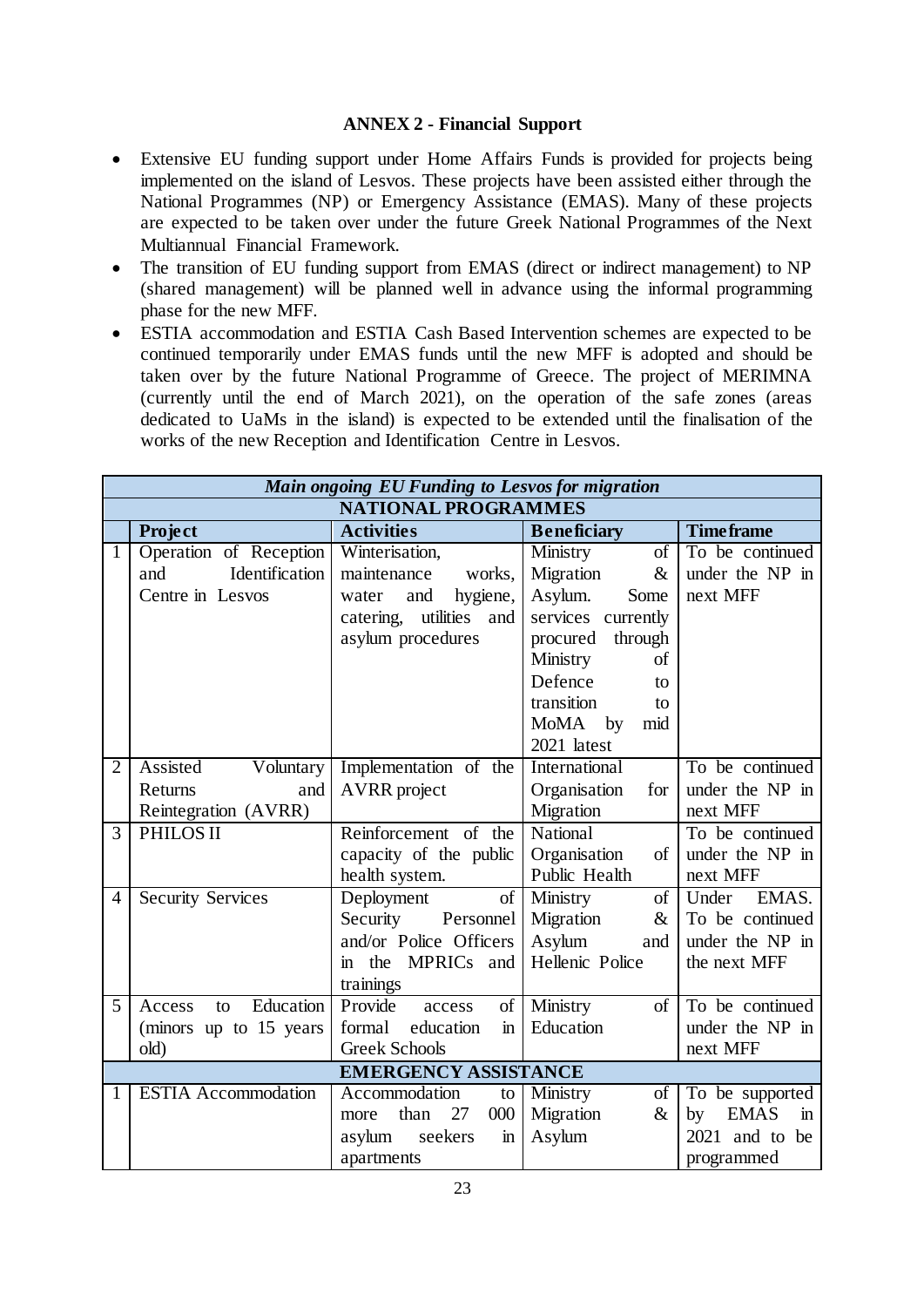|                |                                                 |                                                                                                                         |                                                                                                                                                                                        | under<br>the<br>next<br><b>MFF</b>                                                                                                                                                          |
|----------------|-------------------------------------------------|-------------------------------------------------------------------------------------------------------------------------|----------------------------------------------------------------------------------------------------------------------------------------------------------------------------------------|---------------------------------------------------------------------------------------------------------------------------------------------------------------------------------------------|
| $\overline{2}$ | <b>ESTIA CBI</b>                                | Provision<br>of<br>cash<br>asylum<br>allowances<br>to<br>seekers                                                        | Ministry<br>of<br>Migration<br>$\&$<br>Asylum as of 1 <sup>st</sup><br><b>July 2021</b><br>United<br><b>Nations</b><br>High<br>Commissioner for<br>Refugees<br>until<br>30th June 2021 | To be supported<br><b>EMAS</b><br>by<br>$\mathbf{m}$<br>2021 and to be<br>programmed<br>under the<br>next<br><b>MFF</b>                                                                     |
| 3              | Kara Tepe                                       | Site<br>Management<br>Support to Kara Tepe<br>Site and continuation<br>of targeted protection<br>activities             | United<br><b>Nations</b><br>High<br>Commissioner for<br>Refugees                                                                                                                       | The<br>will<br>camp<br>close by the end<br>of 2020.<br>Protection<br>activities only to<br>be supported by<br>EMAS in 2021<br>be<br>and<br>to<br>programmed<br>under the next<br><b>MFF</b> |
| 4              | <b>MERIMNA</b>                                  | Safe zones for UAMs<br>in the islands                                                                                   | International<br>Organisation<br>for<br>Migration                                                                                                                                      | To be supported<br>by EMAS until<br>launch<br>the<br><sub>of</sub><br>operation of the<br>new MPRIC.                                                                                        |
| 5              | COVID-19<br>Emergency<br>Response               | Prevention<br>of<br>of<br>spreading<br>the<br>COVID-19 pandemic                                                         | United<br><b>Nations</b><br>High<br>Commissioner for<br>Refugees                                                                                                                       | To<br>finished<br>be<br>by the end of the<br>year. (depending<br>on the situation)                                                                                                          |
| 6              | Greek<br>Support<br>the<br>to<br>Asylum Service | Interpretation,<br>Deployment<br>$\sigma$<br>Asylum Service staff<br>and Police Officers                                | Ministry<br>of<br>Migration<br>and<br><b>NGO</b><br>Asylum,<br>Metadrasi,<br>Hellenic Police                                                                                           | To be continued<br>2021.<br>$\mathbf{m}$<br>Activities to be<br>programmed<br>under the next<br><b>MFF</b>                                                                                  |
| $\tau$         | Integration<br>HELIOS-<br>Project               | Activities<br>Integration<br>for Refugees and BIPs,<br>Rental<br>Subsidies,<br>Employability                            | International<br>Organisation<br>for<br>Migration                                                                                                                                      | To be supported<br>by EMAS until<br>September 2021.<br>To<br>be<br>programmed<br>under the next<br>MFF.                                                                                     |
| 8              | Relocation from Greece                          | Implementation of the<br>relocation<br>exercise<br>from Greece, both in<br>islands<br>the<br>and<br>mainland<br>(asylum | International<br>Organisation<br>for<br>Migration                                                                                                                                      | Covered<br>under<br>ongoing EMAS.                                                                                                                                                           |